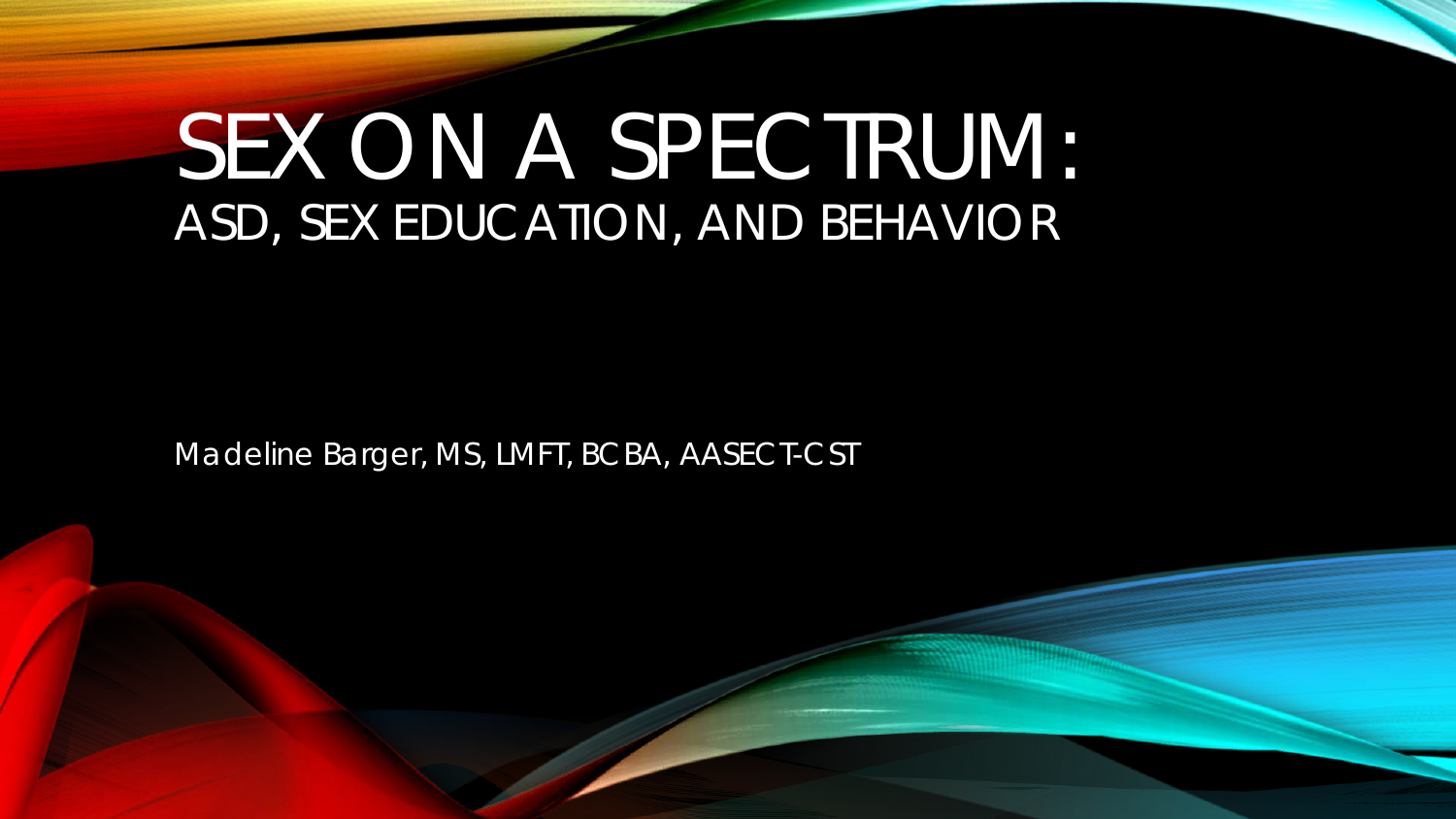#### MANAGING NEW INFORMATION

- Discussing sex can be a unique experience!
- Breathe!
- Write down your questions.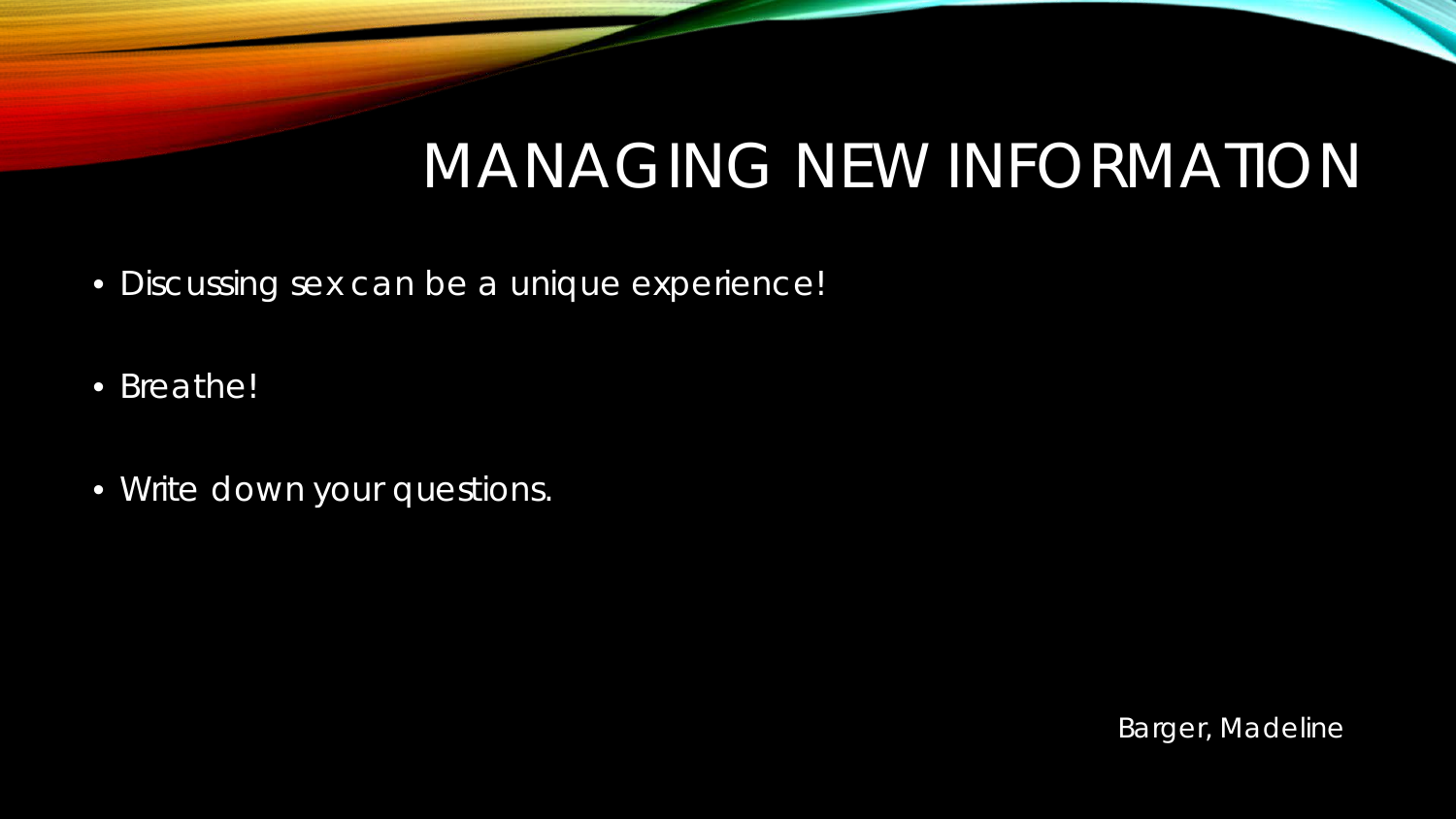#### THIS CONTENT MAY BE PERSONAL…

- This presentation contains discussion of sexual material for the single purpose of uncovering sex education gaps and discoveries in clinical work.
- Use parental discretion about whether the material is appropriate for younger people.
- All individuals and details discussed in case studies from across the country have been de-identified to protect privacy and confidentiality.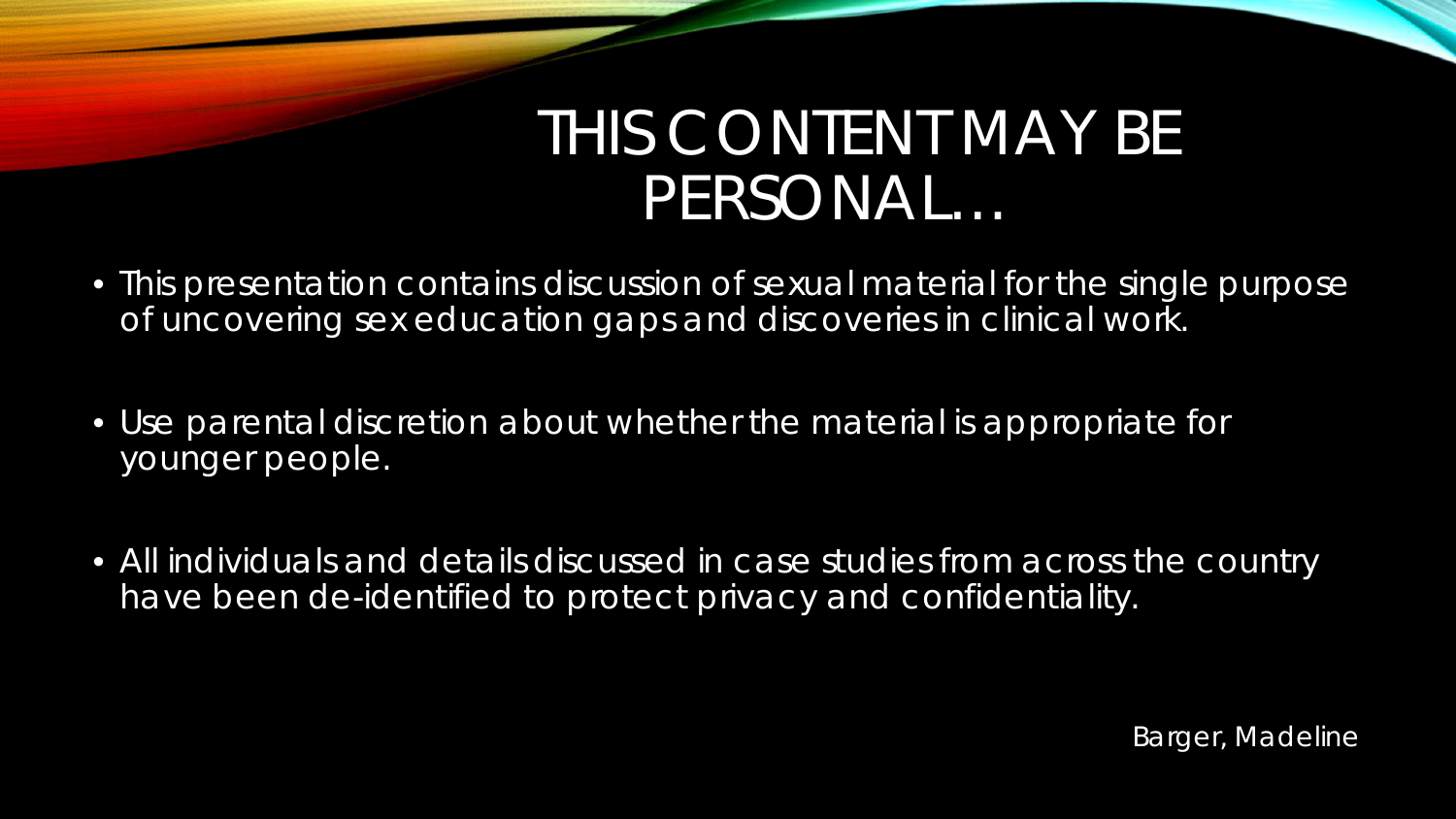#### TODAY'S AGENDA

- The Mission
- Research and Clinical Experience
- What to do with the information as parents and clinicians
	- Awareness of sexual practices (no assumptions)
	- Understanding sexual behavior as human behavior (science is science)
	- Learning differences in sex education (Individualize)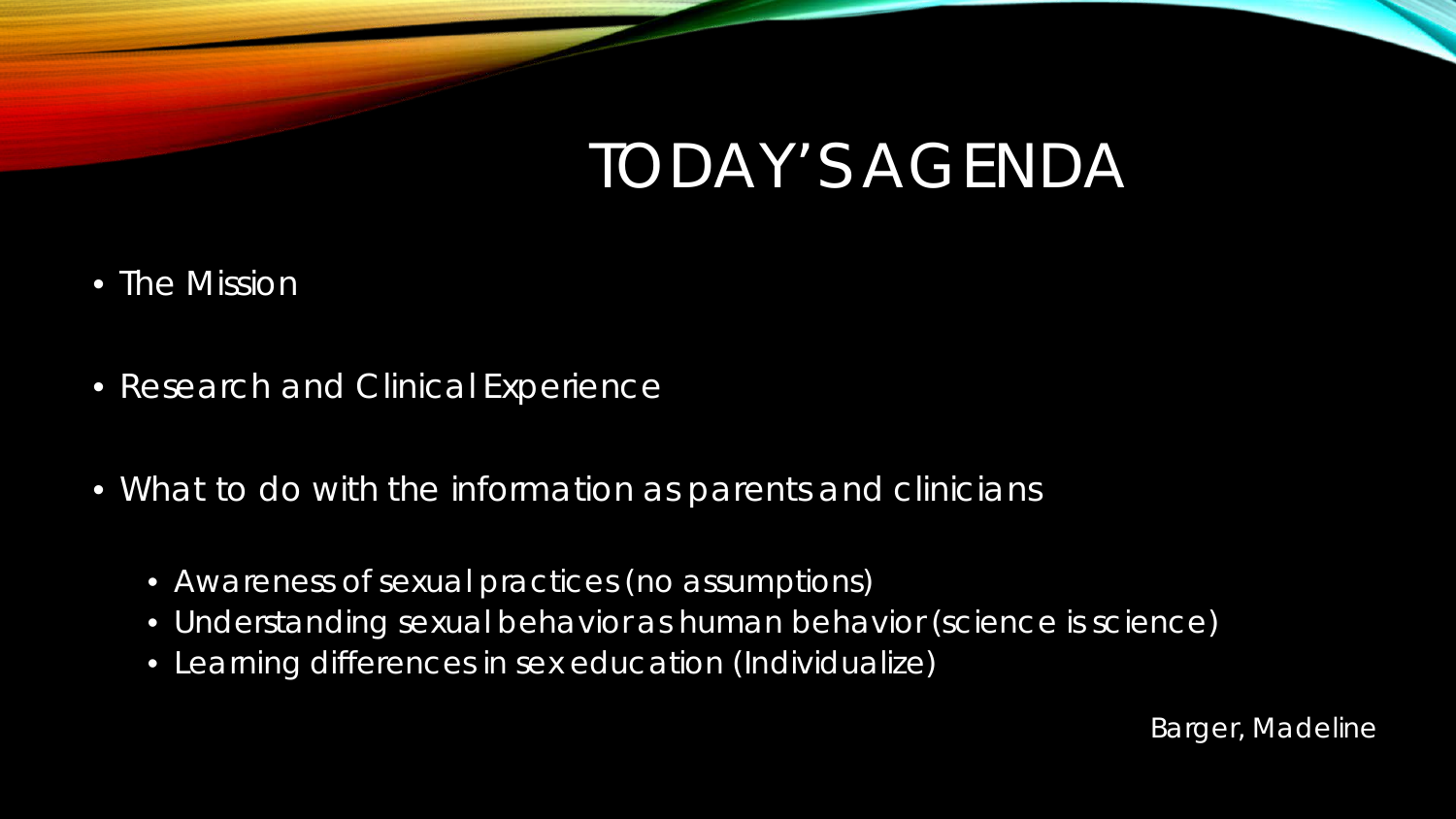## THE MISSION 1 OF 3

- As parents, teachers, and clinicians, we are all potential sex educators, behavior models, and resources for our children, whether we are aware of this or not.
- All children learn about sex from somewhere. • Accuracy and usefulness will vary.
- We learn from the classroom to the bus stop!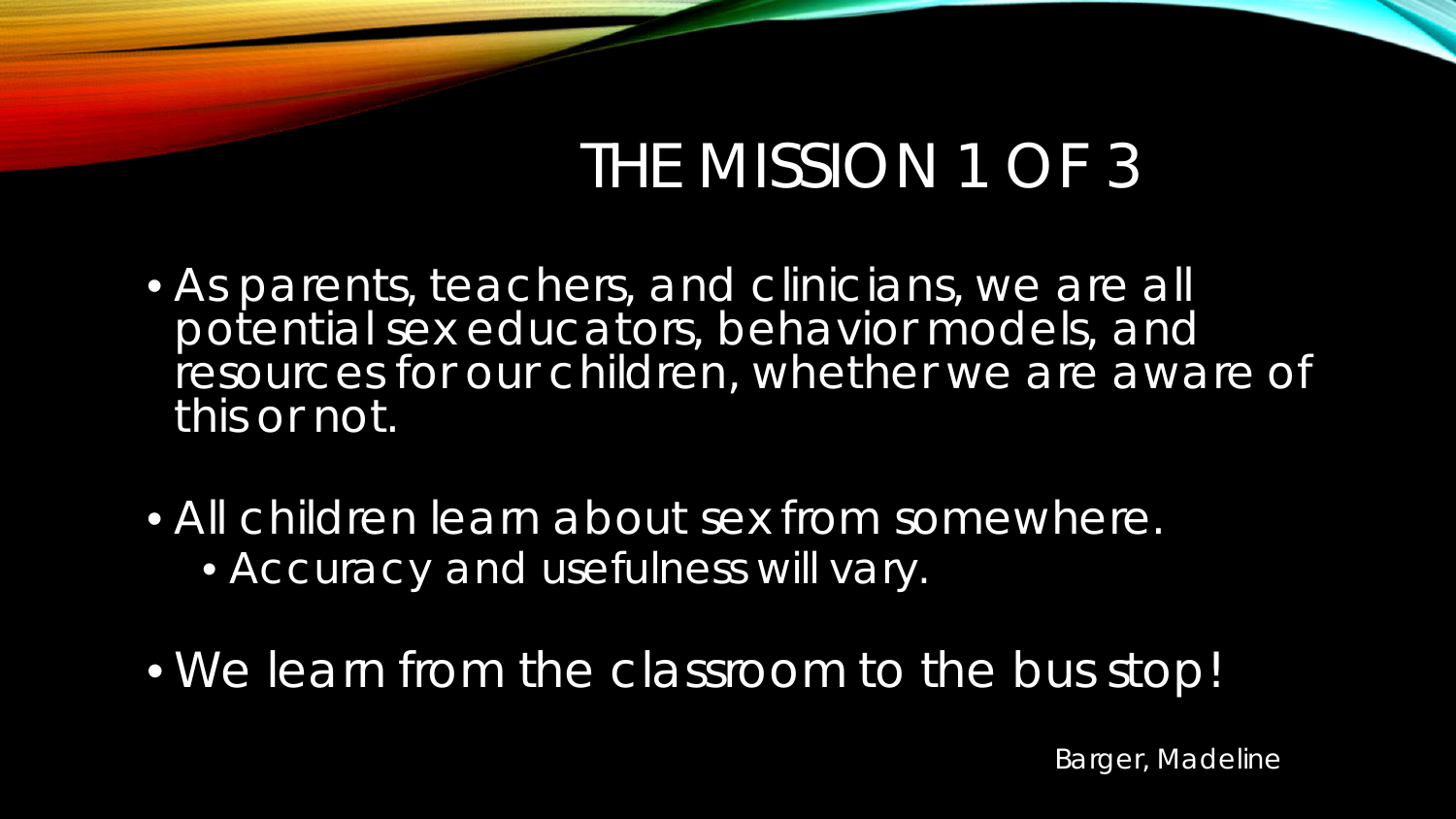## THE MISSION 2 OF 3

Research is showing that sex education curriculums may not be completely addressing the sexual health and behavior learning needs of individuals diagnosed with autism spectrum disorder.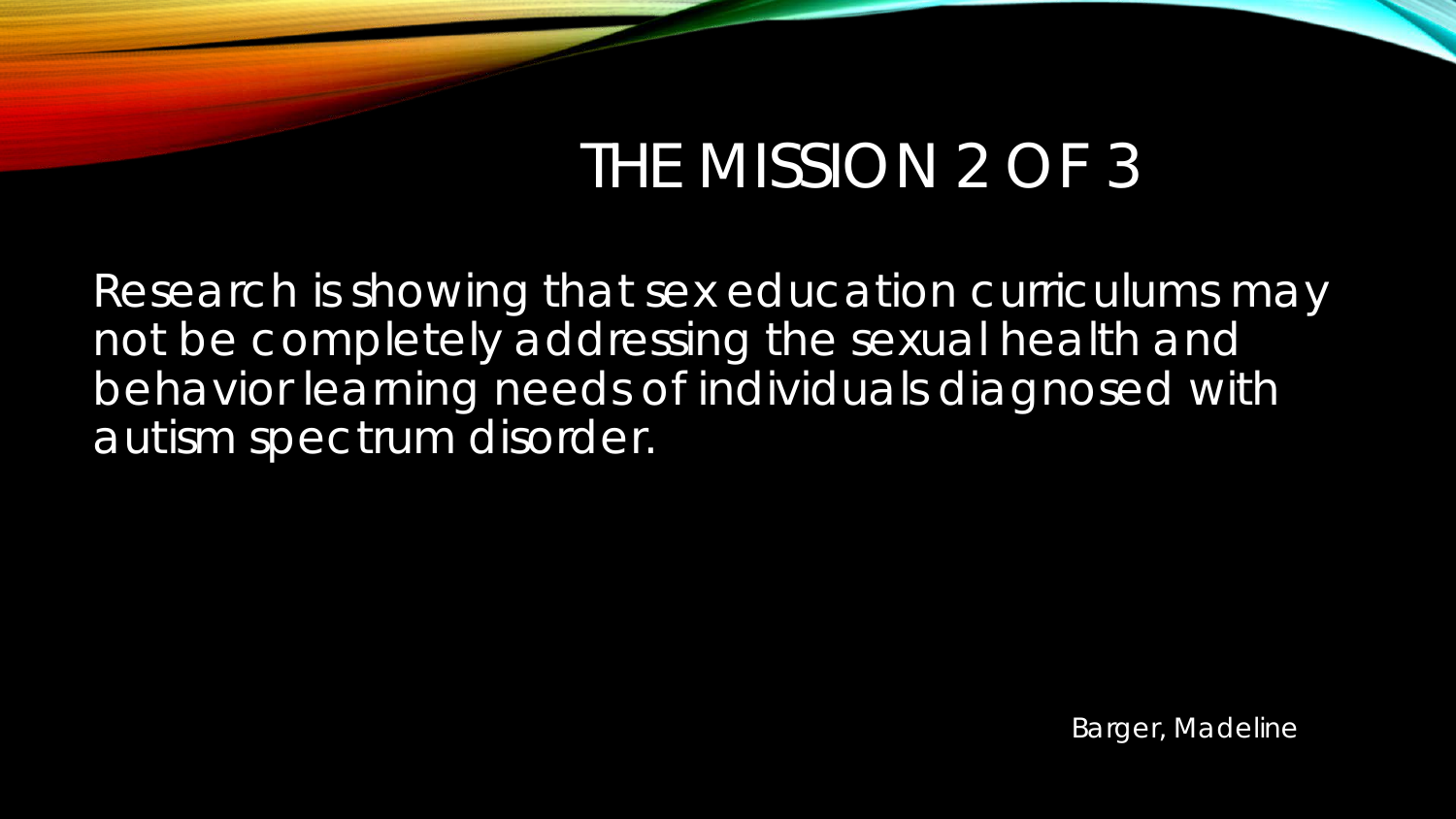#### THE MISSION 3 OF 3

Today I want to lift the curtain and take you behind the scenes in sex therapy with individuals with neurological differences like autism.

One conversation inspires another….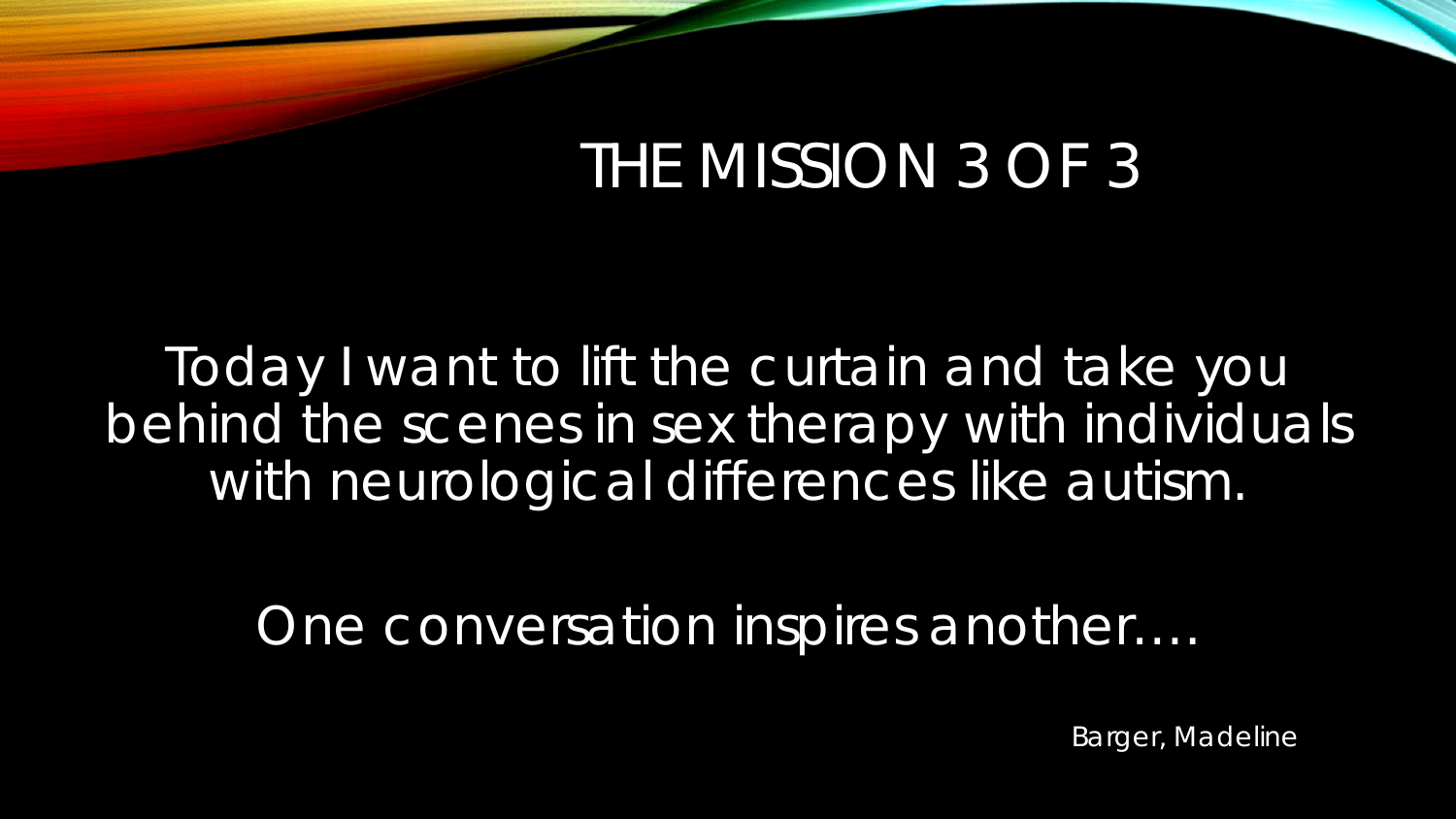#### THE RESEARCH

- Challenge of Sex Ed. (Travers & Tincani 2010)
- Parents' Reports Comfort Vs. Reality (Chan & John 2012)
- Sexual Practices of Adults with ASD (Clinical Practice)
- Misunderstandings and Knowledge Gap (Holmes & Himle 2015)
- Necessary Modifications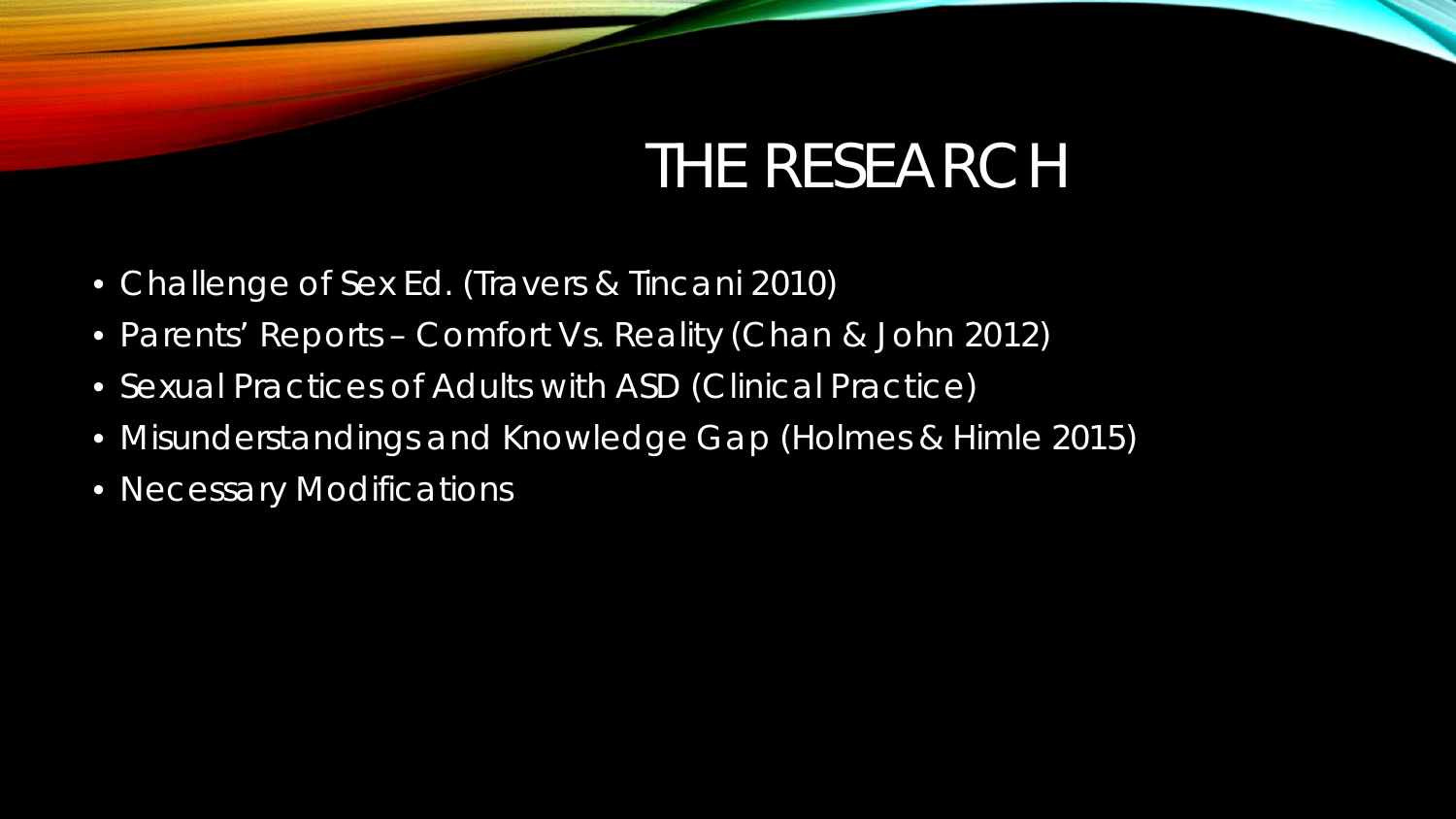## BEHIND THE CURTAIN



https://www. google.com/s earch?q=behi nd+the+curtai n&rlz=1C1GG RV\_enUS751U S751&source= Inms&tbm=isc h&sa=X&ved= 0ahUKEwjuve<br>ys3LDdAhXD3 YMKHTBKCCo Q\_AUICigB&bi  $w=1536$ &bih= 799#imgrc=aJ d388\_dP3nuw  $M:$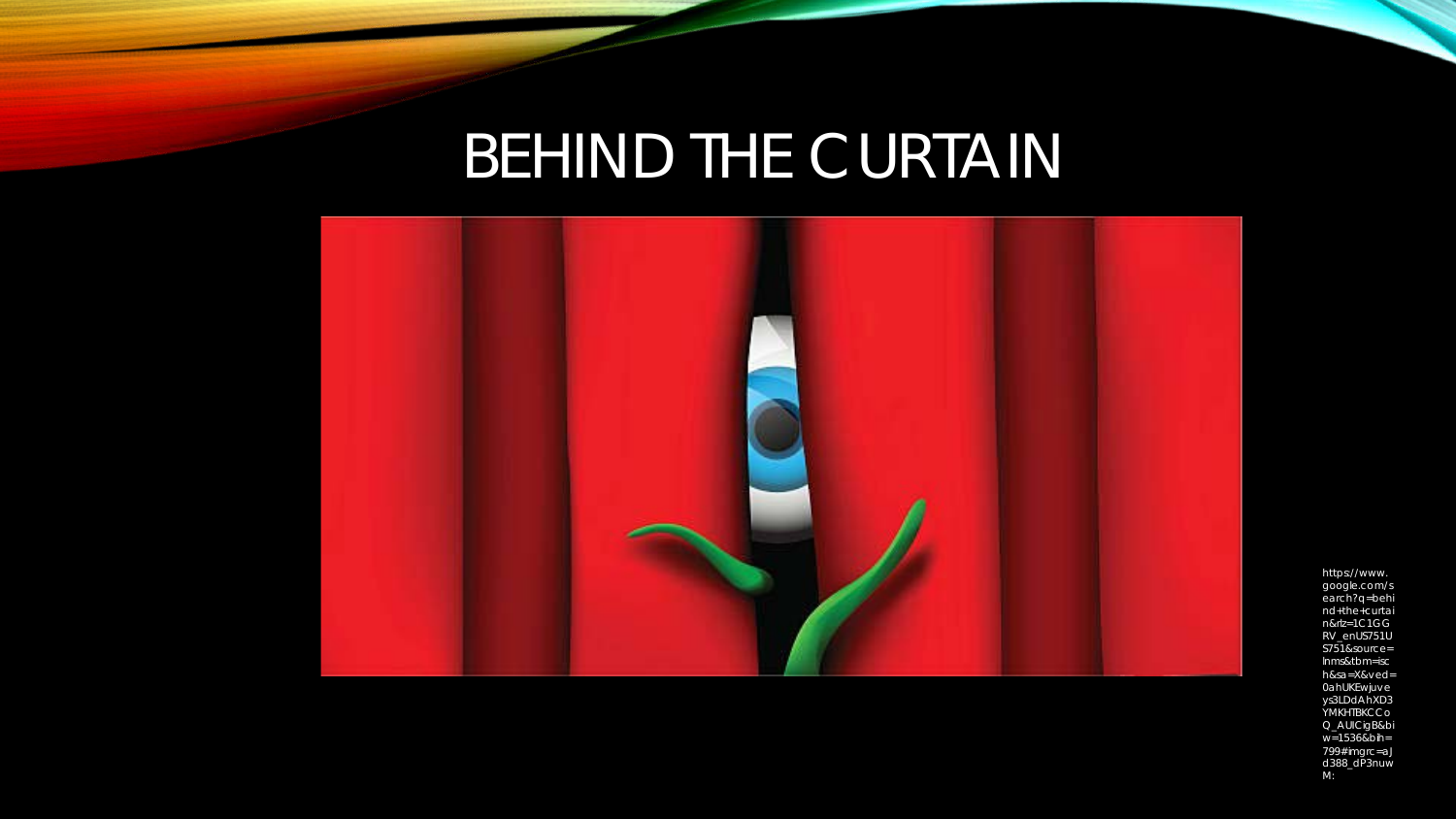#### WE ALL HAVE….

- Sexual:
	- Experiences (large spectrum)
	- Desires
	- Thoughts
	- Ideas
- Regardless of our sexual behaviors and practices
- "Sexual" does not always mean erotic, can mean "Intimacy"
- Often we have needs for connection, friendship, and intimacy
- EVERYONE has some level of need for human connection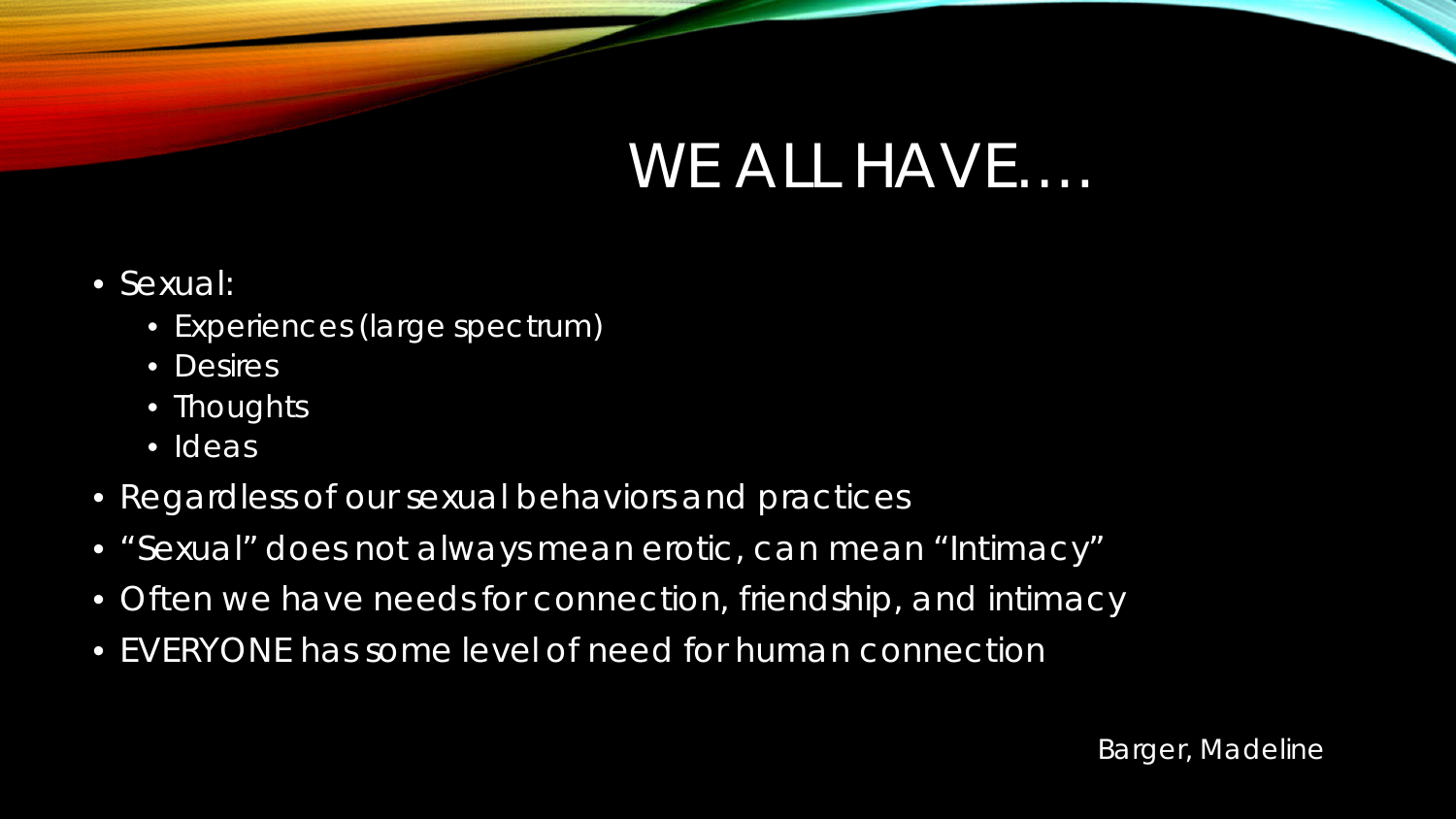#### AWARENESS OF SEXUAL PRACTICES FROM CLINICAL EXPERIENCE

| <b>Sex/Intimacy Topic or Practice</b> | <b>Behind the Treatment Curtain</b>                                                                                               |
|---------------------------------------|-----------------------------------------------------------------------------------------------------------------------------------|
| What is it?                           | Something that comes up a lot in sex therapy<br>OR<br>An area of sexual behavior in which someone<br>engages or has high interest |
| Social Constructions of "sex"         | From hand-holding to sexual intercourse:<br>anything can be "sex" (How do you know I'm<br>not having sex right now?)              |
| <b>Touch and Sensory Experiences</b>  | Another spectrum: communication and<br>safety                                                                                     |
| <b>Objects of Affection</b>           | More common than you think – subject to<br>misdiagnosis or labeling                                                               |
| "Roleplay"                            | Appealing because: consent is clear, scripts<br>are available, scenes are structured and<br>practiced                             |
| Self-pleasure/Masturbation            | May comprise a person's sex-life                                                                                                  |
| <b>Special Considerations</b>         | <b>Sexual Orientation</b><br>$\bullet$<br><b>Gender Identity</b><br>$\bullet$<br><b>Online World</b>                              |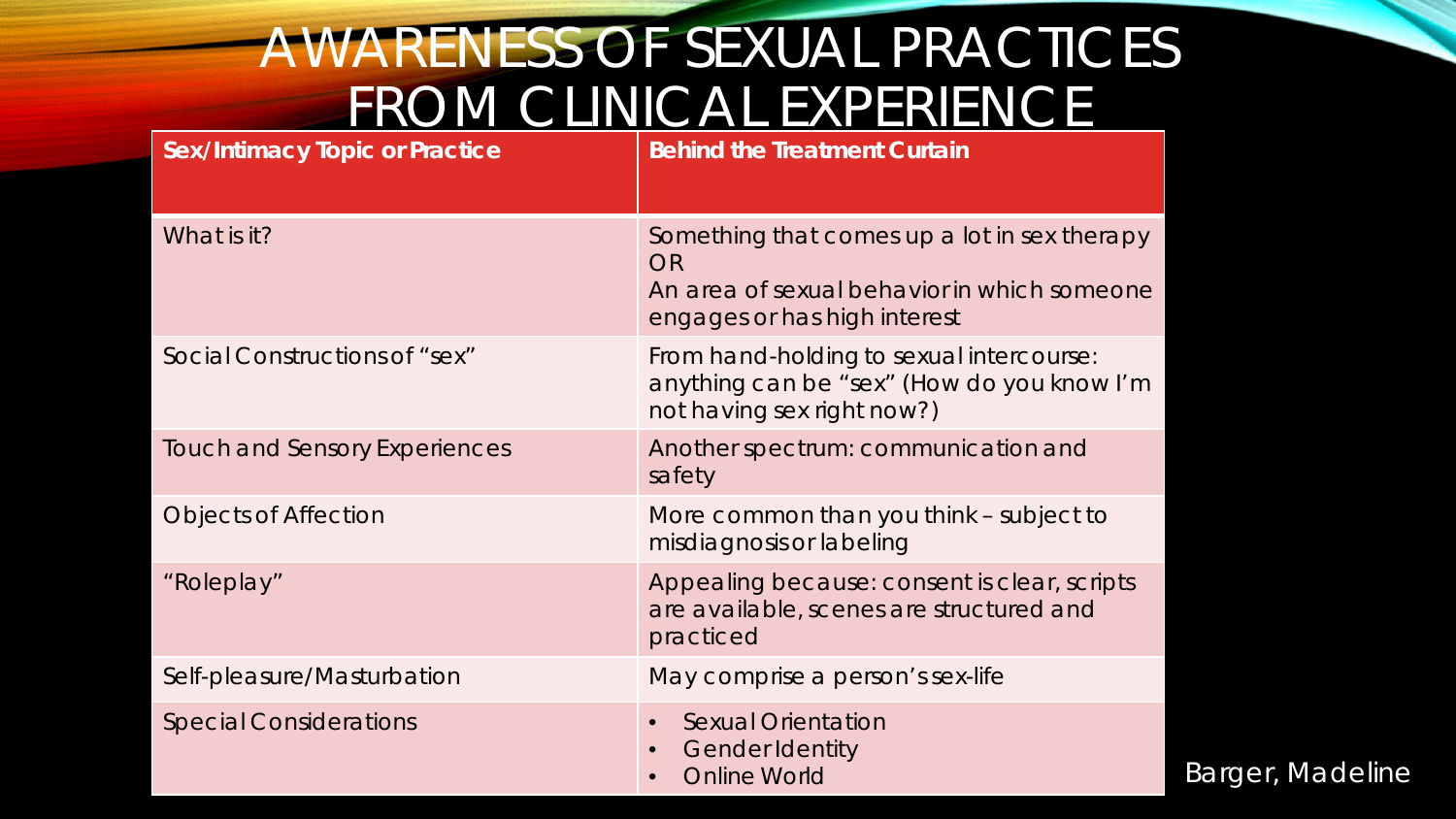

#### When a behavior becomes unsafe or needs to change for some reason...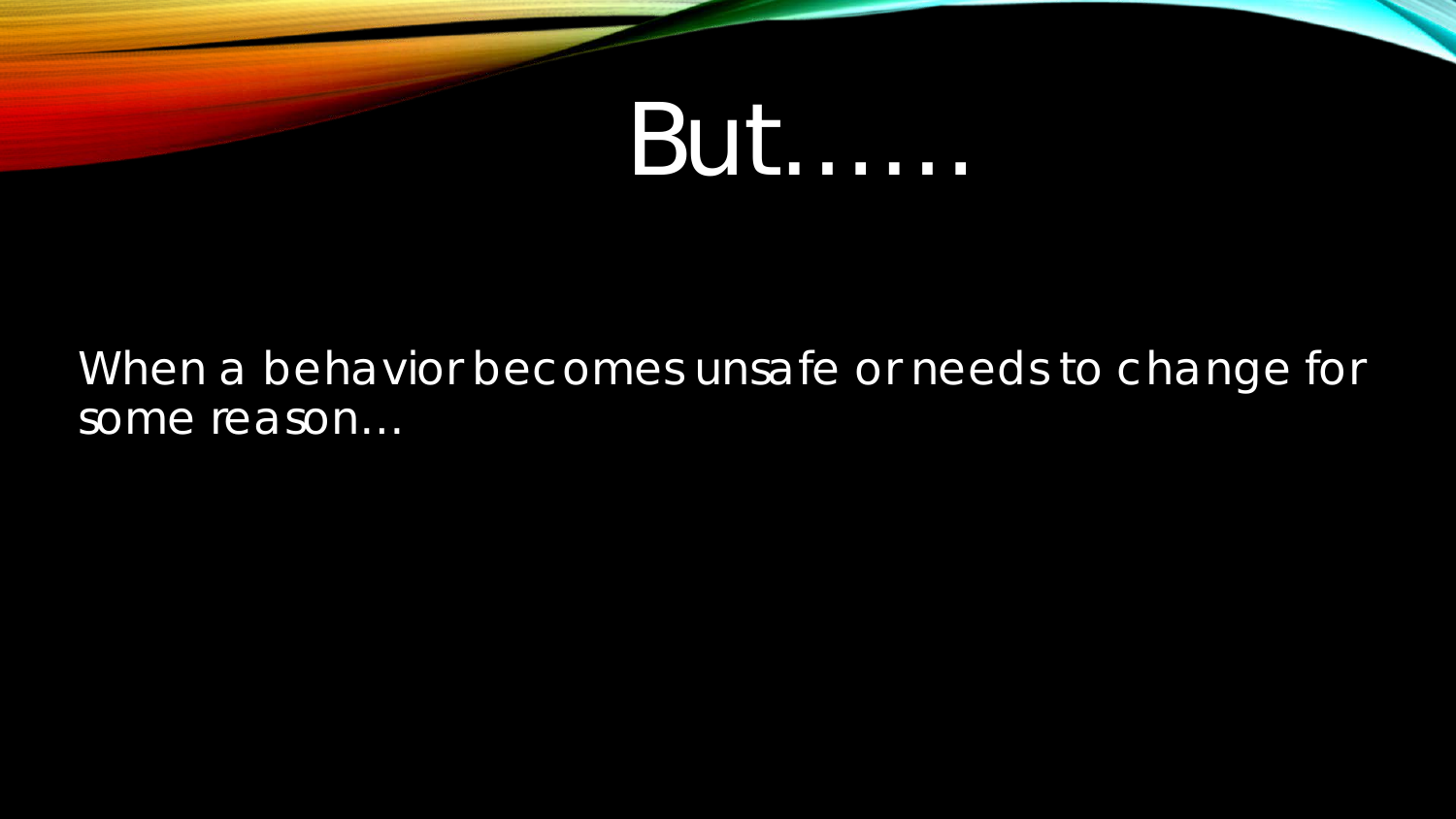# LOOKING BEYOND THE CURTAIN



https://www.go ogle.com/searc h?q=behind+the +curtain&rlz=1C1 GGRV enUS751 US751&source=I nms&tbm=isch& sa=X&ved=0ahU KEwjuveys3LDdA **hXD3YMKHTBKC** CoQ\_AUICigB&b  $iw = 15368$ bih=79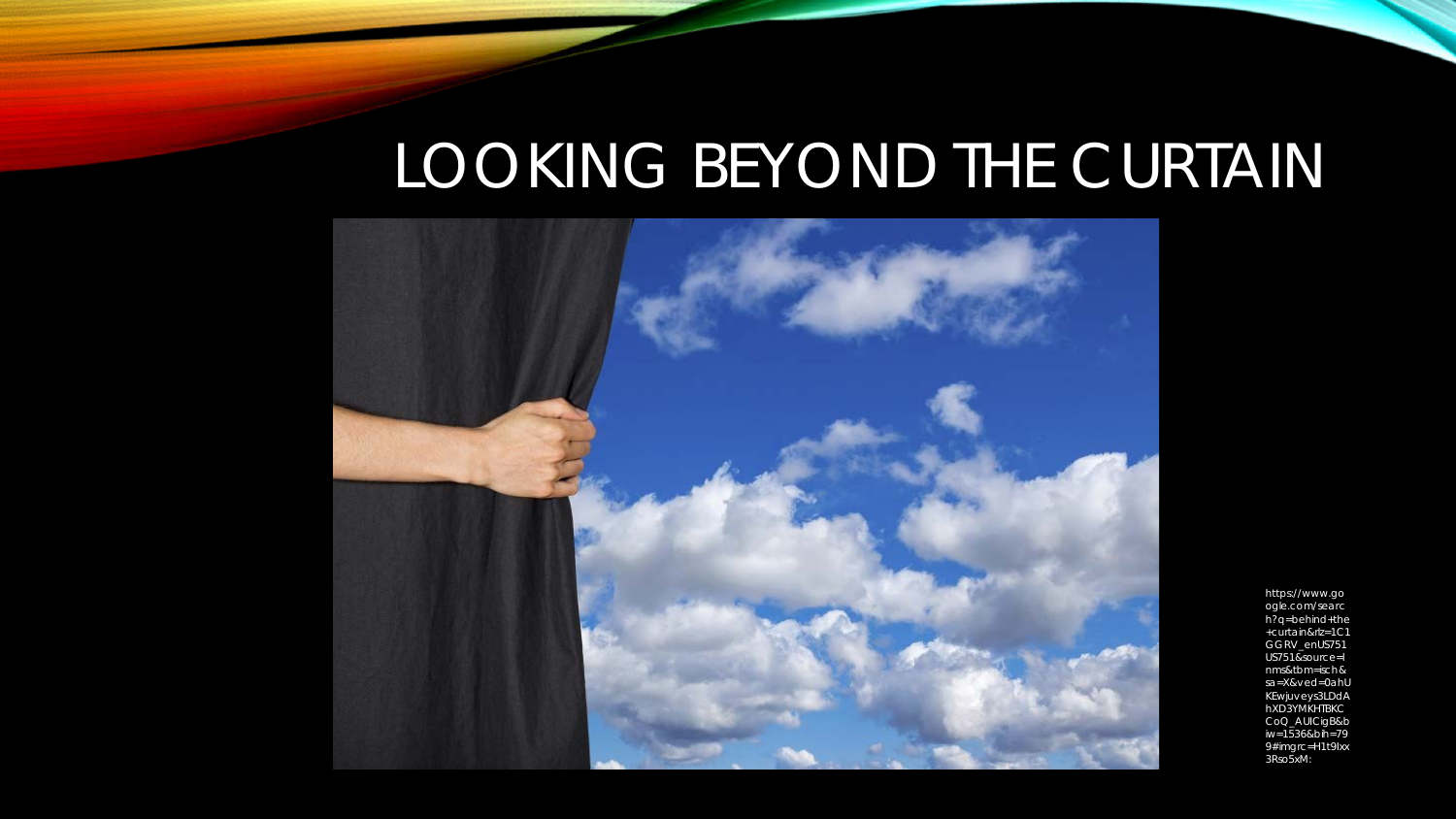#### WHAT'S BEHIND THE CURTAIN?

• No scary monster…….

• When we use evidence-based strategies, the sky is the limit, we can teach almost anything! We can support safe sexual practices while still meeting a person's needs.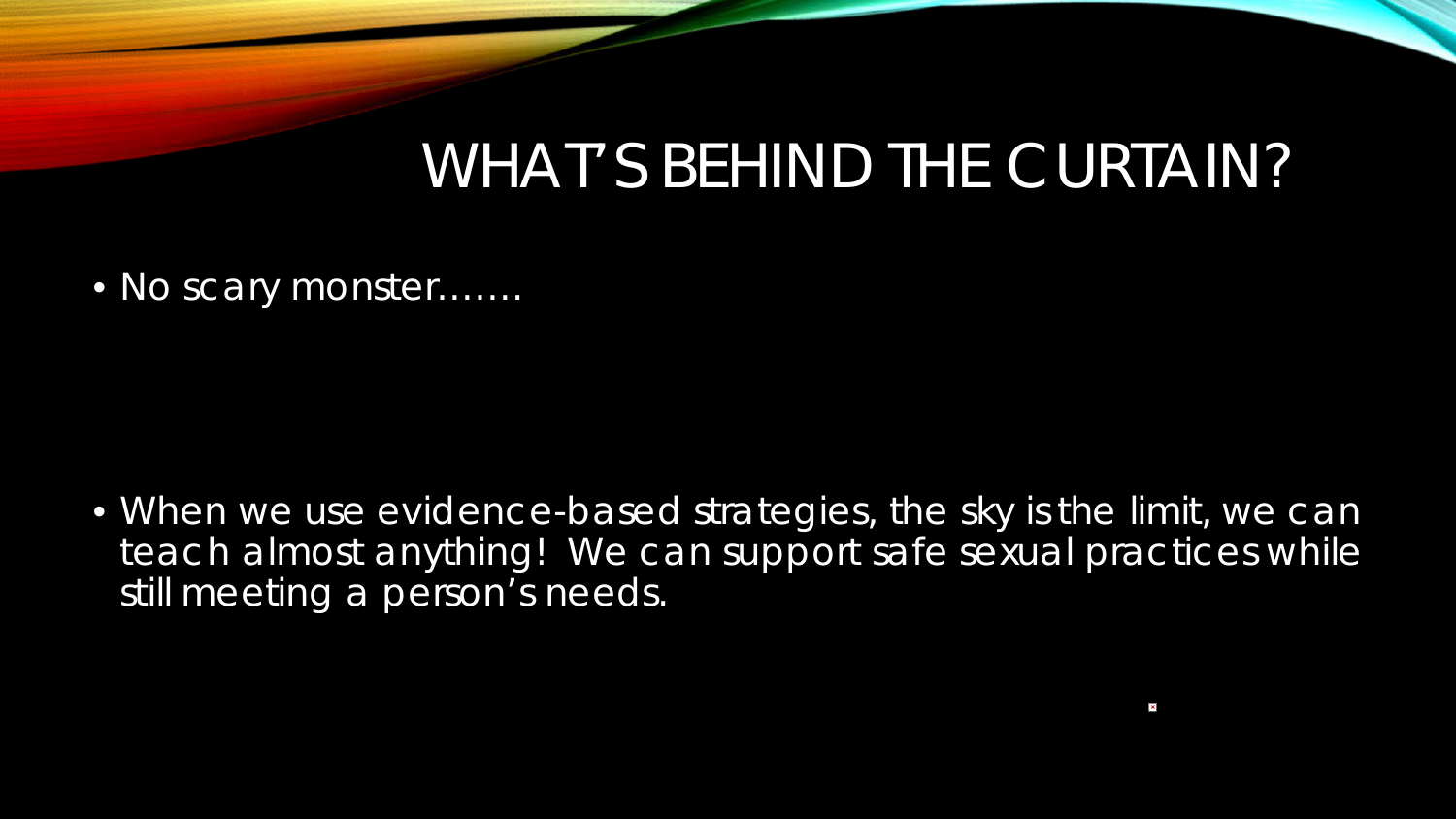#### THE LONG JOURNEY: ASD, SEX EDUCATION AND BEHAVIOR

- What we want to avoid:
	- 1) Misdiagnosis or Misunderstanding
		- ASD Considerations and Context (special considerations for self-report)
		- DSM -Paraphilic Disorders example

2) Ineffective Treatment per Client Report Leads to:

- Decrease in Communication
- Increase in Secrecy
- Increase in Unsafe Behaviors
- Increase in Punitive Interventions (not evidence-based)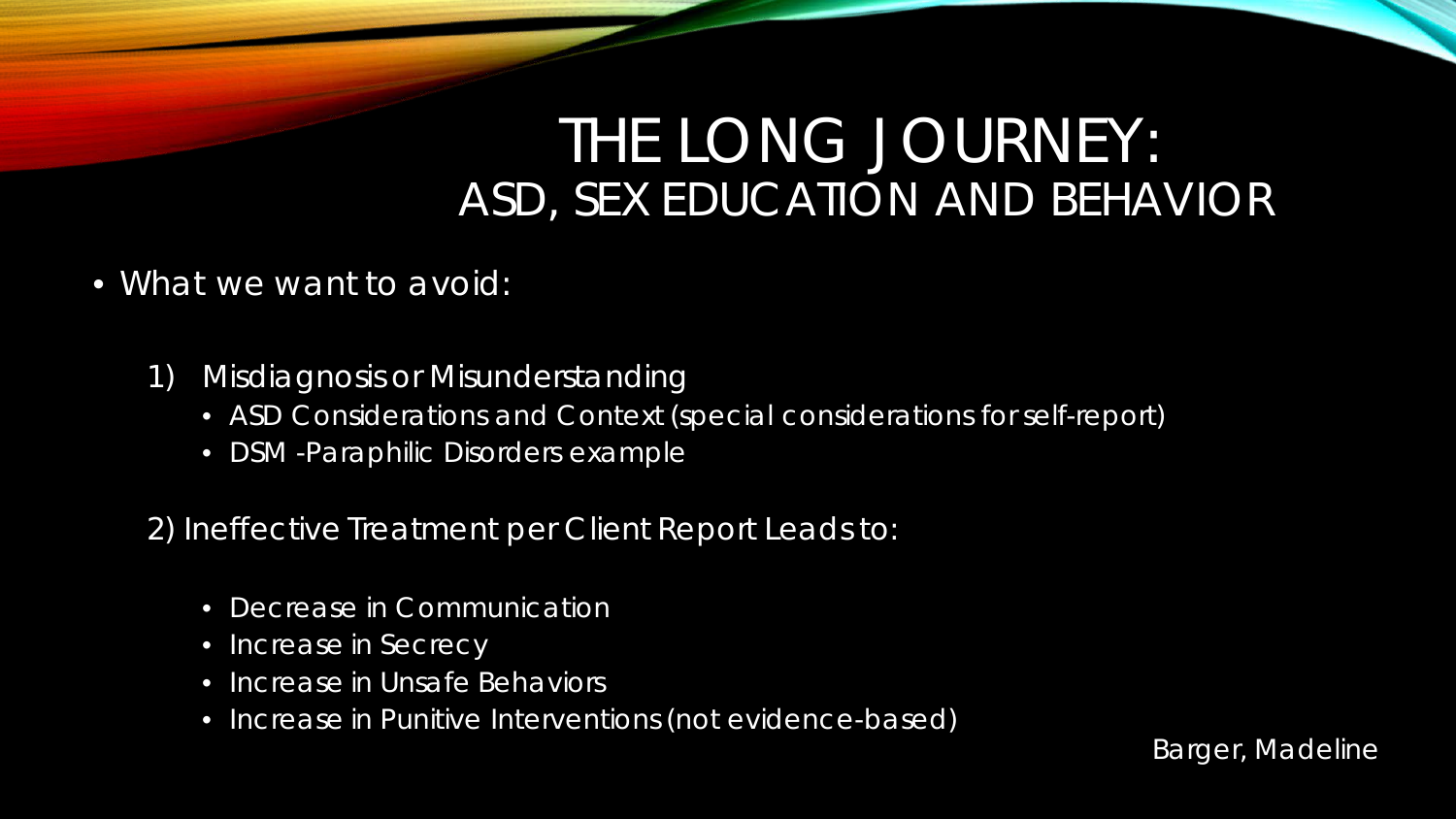Make no assumptions about someone's sexual needs, practices, definitions, or desires.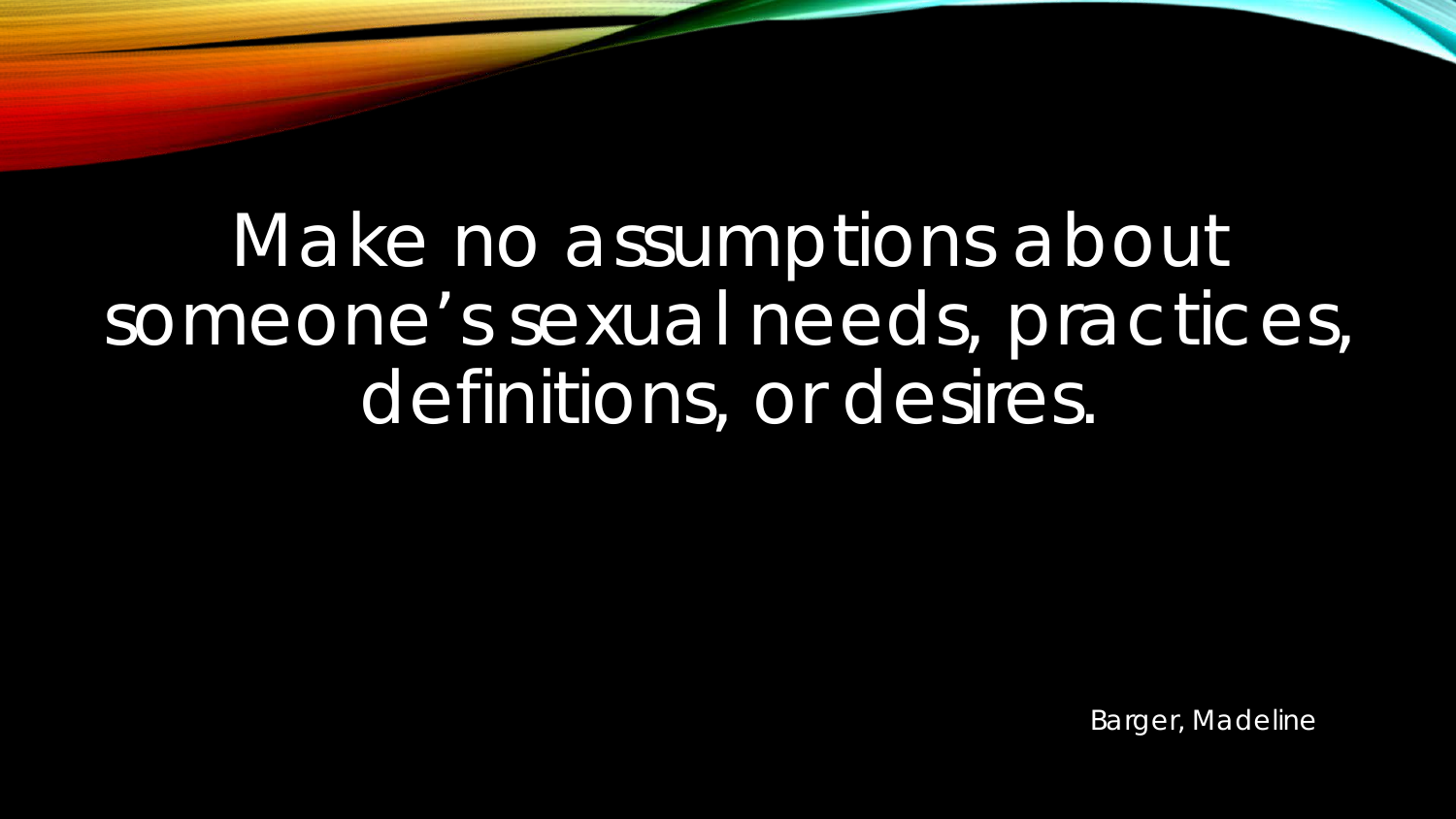## WHAT TO PACK FOR THE JOURNEY

- Clinical Experience:
	- Family Therapy (LMFT)
	- Behavior Analysis (BCBA)
	- Sex Therapy (AASECT Certification)
- The Parents Packing List:
	- **Listening Ears**
	- Reflection
	- Practice strong evidence base
	- Call for Help as Needed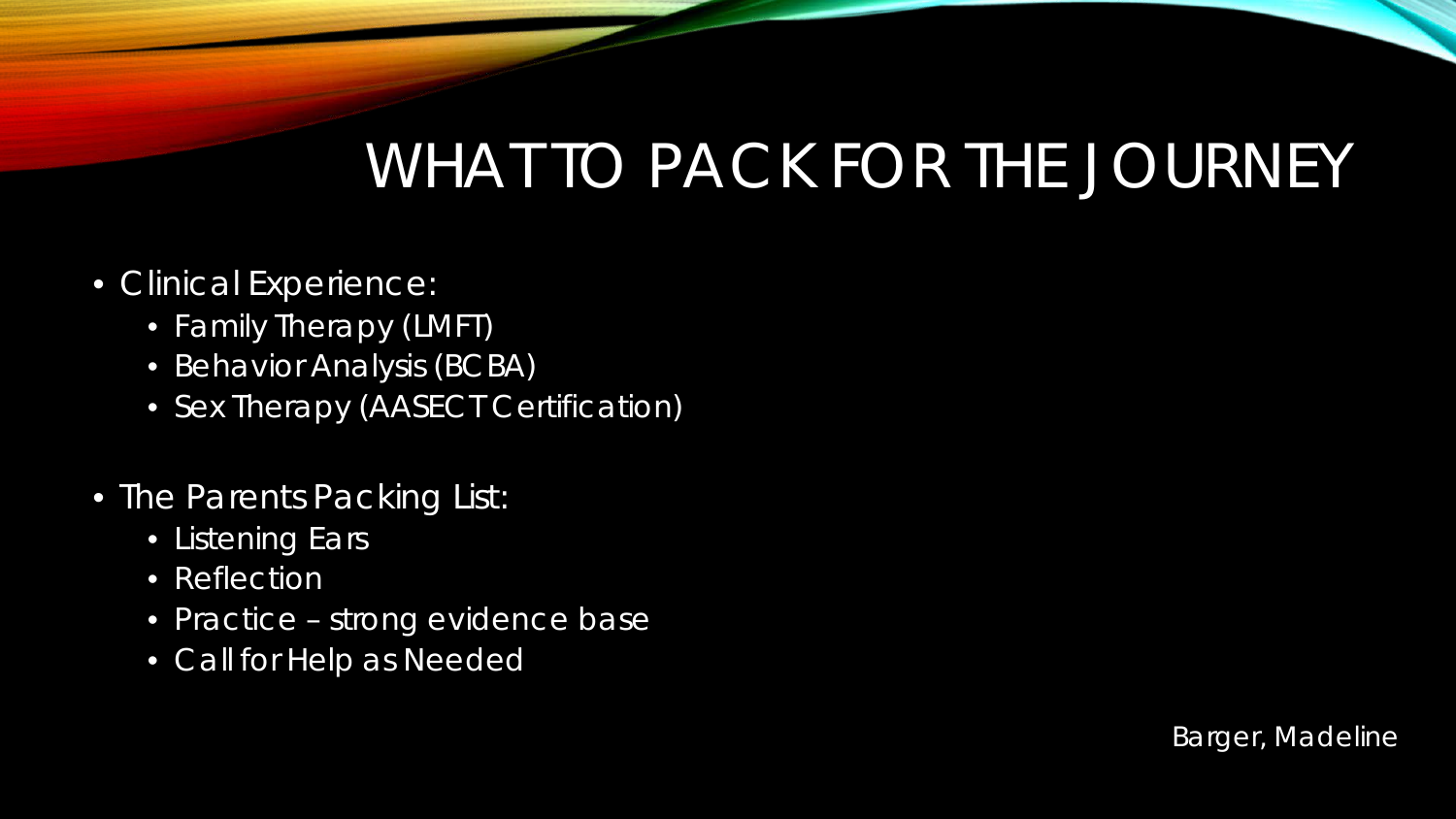## SEXUAL BEHAVIOR IS BEHAVIOR

- Behavior Analysis and Family Treatment A Model for Sex Education and Behavior Assessment and Change
- De-pathologize, Stop Judging, Observe, and Listen (Use your S.O.L.)
	- Is the Behavior..
		- Causing the person distress per their report ?
		- Causing family members or partner distress ?
		- Impacting their daily life:
			- Home life
			- Work life
			- Community Involvement
			- Safety
- Functions of Behavior Must know function to replace behavior *George and the Dreaded Dates*
	- Automatic
	- Tangible
	- Attention
	- Escape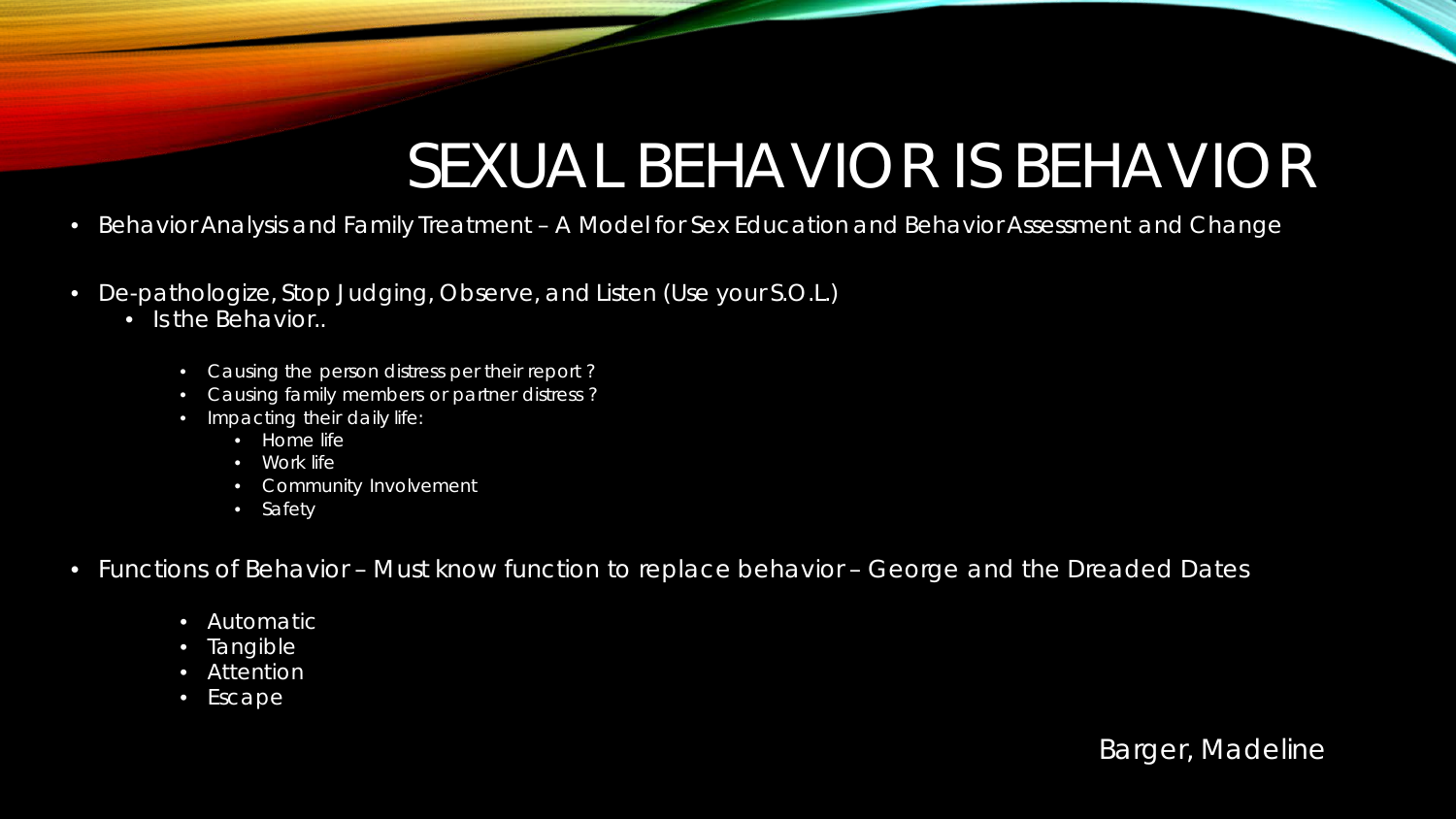#### LEARNING STYLES AND SEX EDUCATION

- Consistent with features of Applied Behavior Analysis
	- Discussion
	- Visuals
	- Videos
	- Modeling
	- Roleplays
	- Practice in Target Environment
	- Practice in Real life with Debriefs and In-moment Teaching when possible
- Case Example First Dates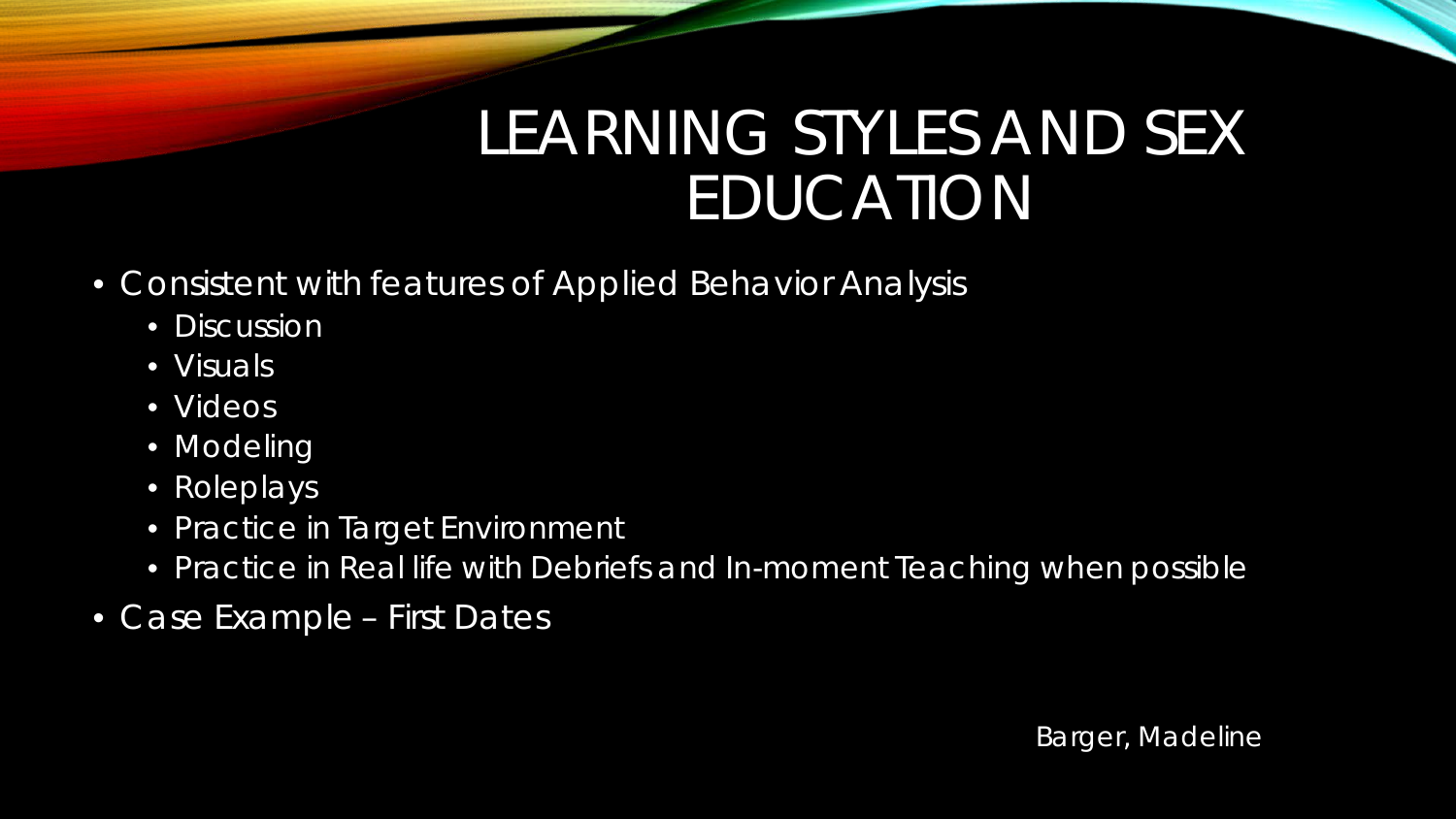#### **DISCUSSION - STEPS AND TASK** ANALYSIS



https://www.google.com/search?rlz=1 C1GGRV\_enUS751US751&biw=1536&bi h=760&tbm=isch&sa=1&ei=U0iRW6eFFI KGtQW9vLPADw&q=explaining+steps&  $.1...1..qws-wiz$ img.......0j0i67j0i5i30j0i8i30j0i24.hu9e6ab DF3o#imgrc=xB-GarBFnuRt1M: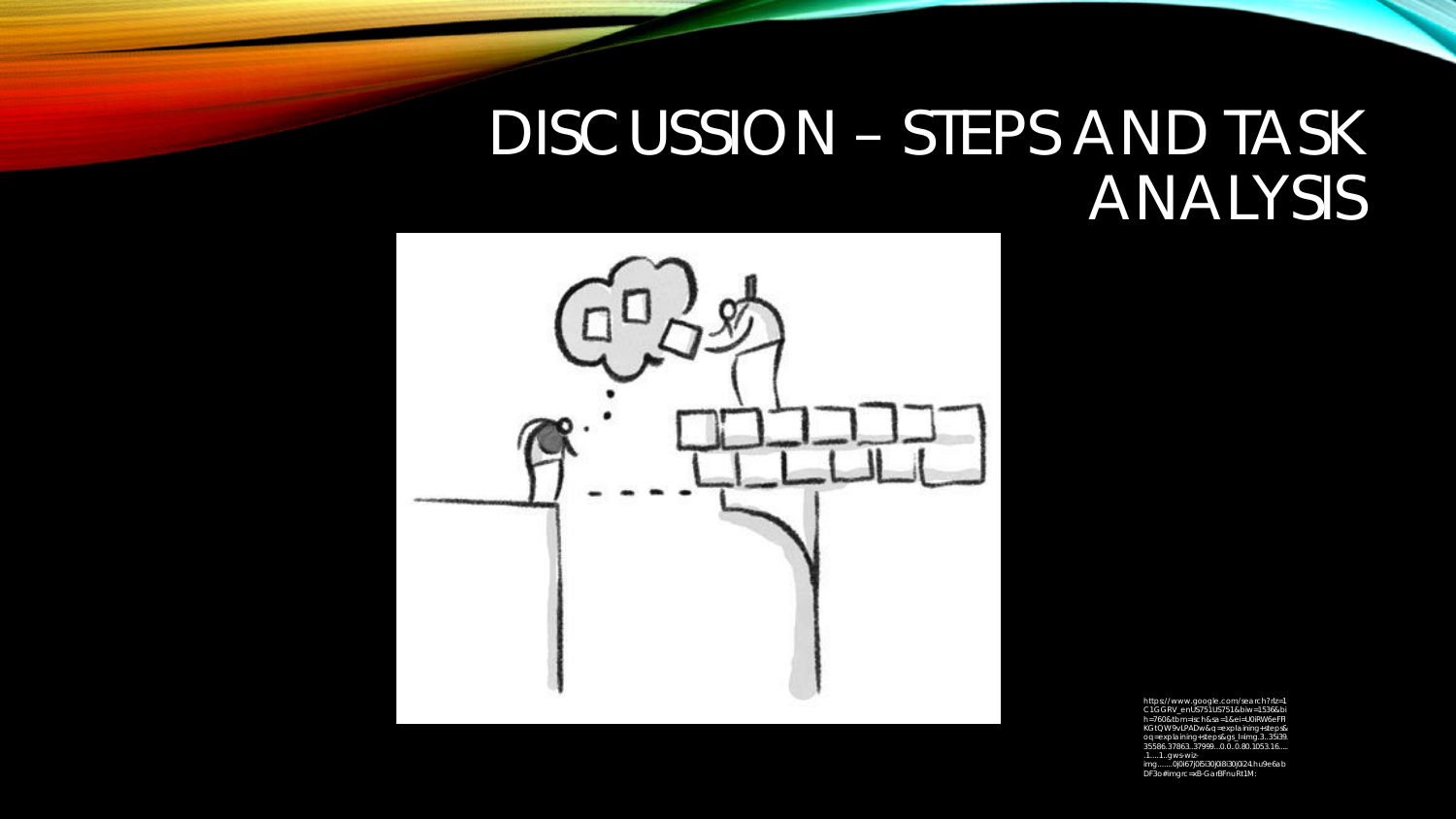# VISUALS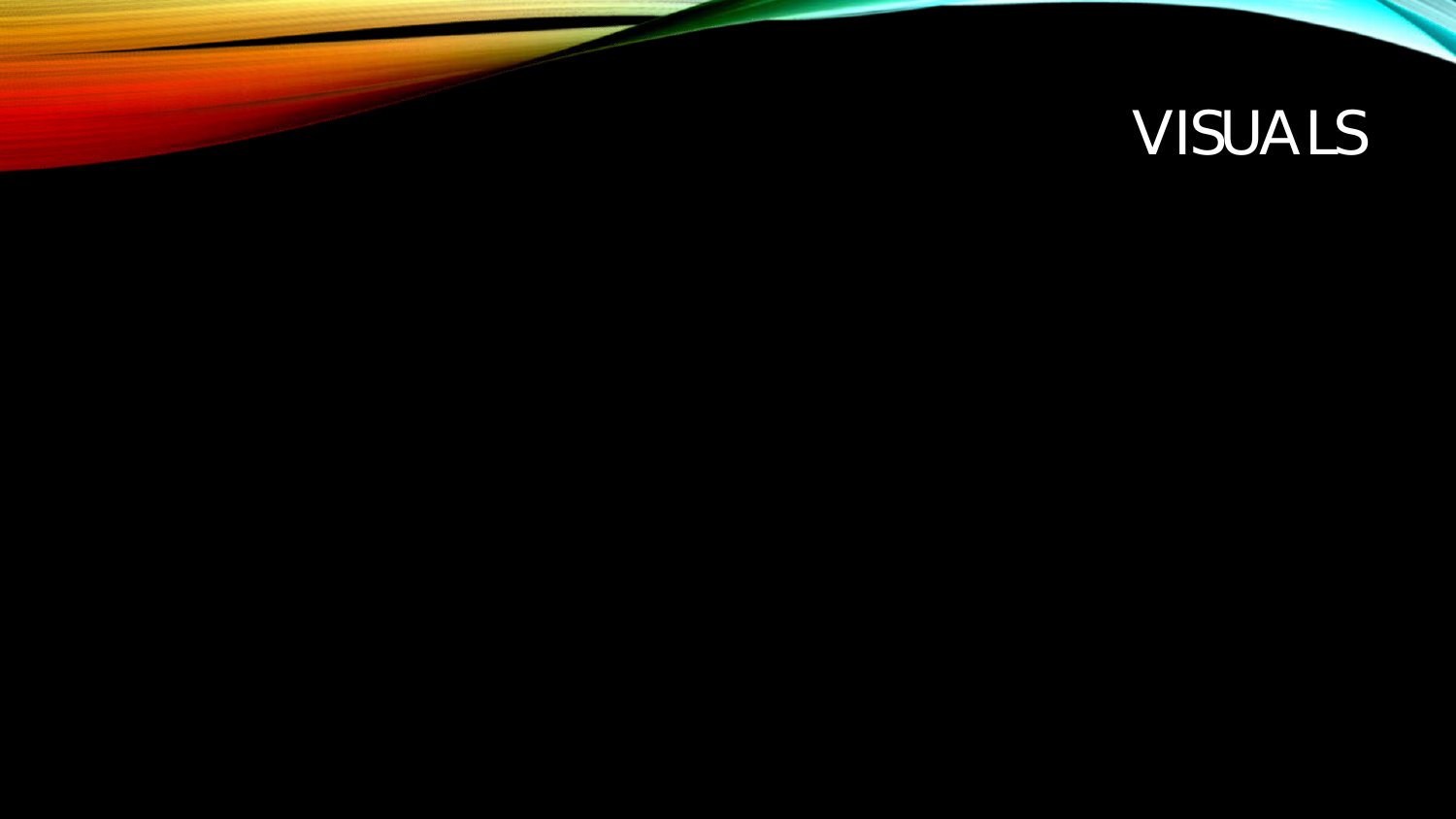#### **VIDEOS - USE PEERS WHEN** POSSIBLE



https://www.google.com/search?rlz=1C1GGRV\_e<br>nUS751US751&biw=1536&bih=760&tbm=isch&sa=1 &ei=IUmRWee=comwv<br>TSHMaKtOWzqqGADg&q=tablet&oq=tablet&gs\_l=i<br>mg.3..0i67l2j0j067j0l5j0i67.7074.7609..7723...0.0..0.10<br>img........35i39.2MOK\_1StV3l#imgrc=cvEUZR8gQBl4p<br>img........35i39.2MOK\_1StV3l#imgrc=cvEUZR8gQBl4p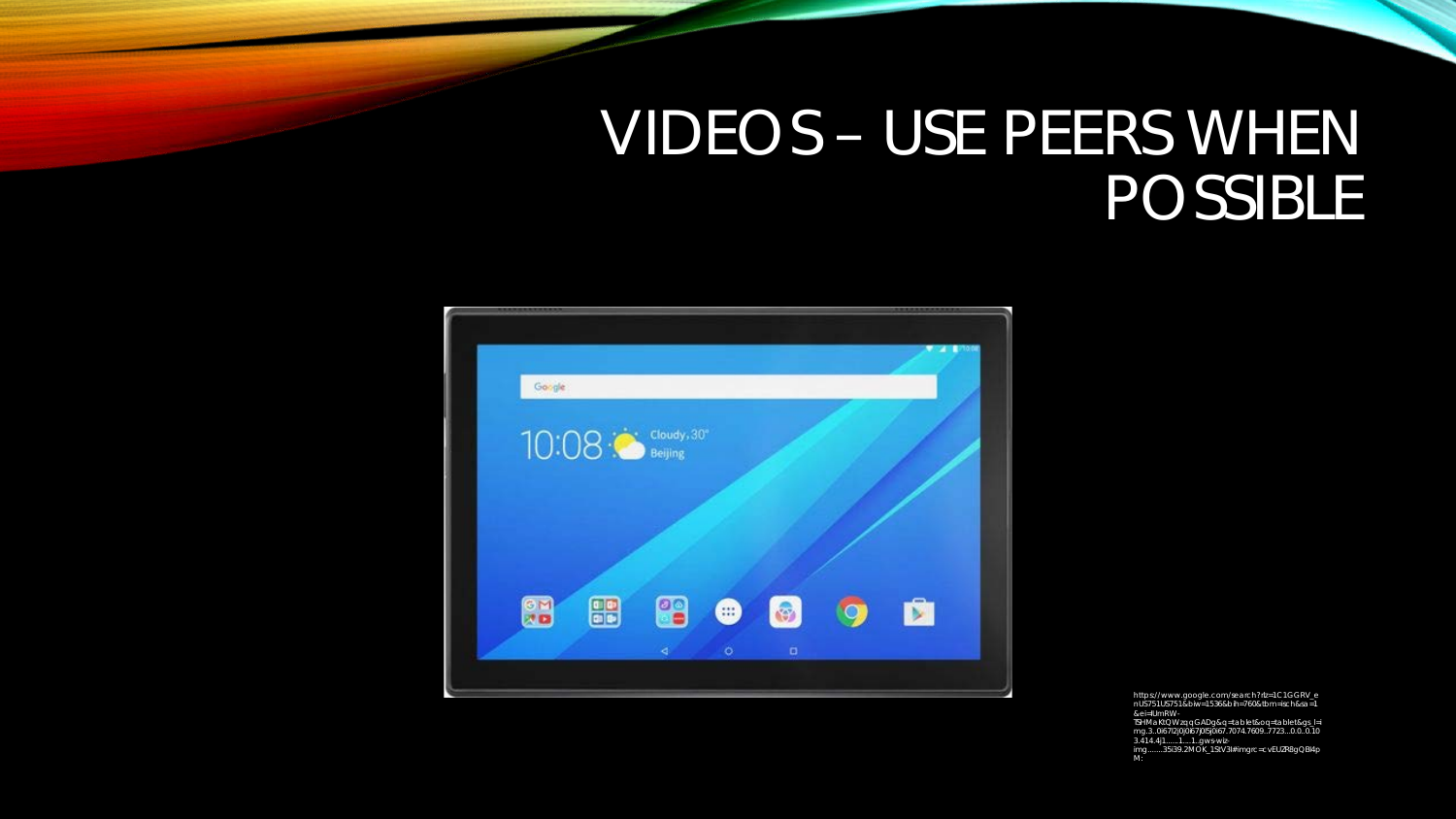# MODELING



https://www.google.com/sear ch?rlz=1C1GGRV\_enUS751US7 51&biw=1536&bih=760&tbm=is<br>
ch&sa=1&ei=l0mRW8FcjKq1Ba<br>
D1v4gH&q=first+date&oq=first<br>+date&gs\_l=img.3..0l10.107411.<br>
+date&gs\_l=img.3..0l10.107411.<br>
1489..11565...0.0..0.89.669.10....<br>
1....1..gws-wizimg.......35i39j0i67.JL3XRmNXU2 g#imgrc=ZBo3gKO\_o7ZSkM: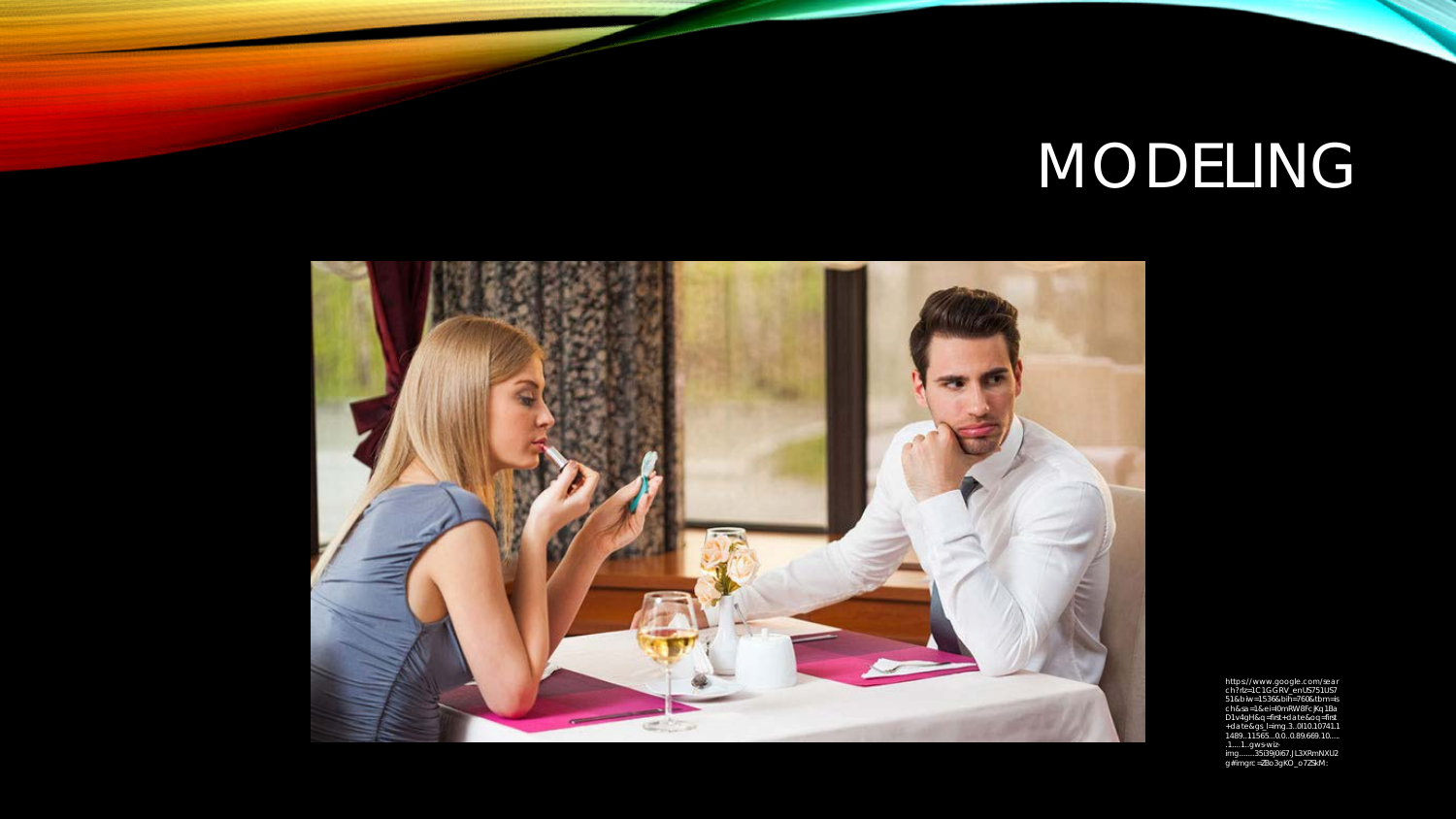## ROLEPLAYS AND TARGET ENVIRONMENT



https://www.google.com/search ?rlz=1C1GGRV\_enUS751US751&bi  $w=15368$  bih=760&thm=isch&sa=1 &ei=CUqRW9C6HZD0tAXL943oCA &q=first+date&oq=first+date&gs\_l  $=$ img.3..35i39j0l9.23313.24457..245 19...0.0..0.112.666.8j1......1...1...qws wizimg.......0i67.pEYDOq6u\_k4#imgrc  $=h3Sz5GxkX7FF7M$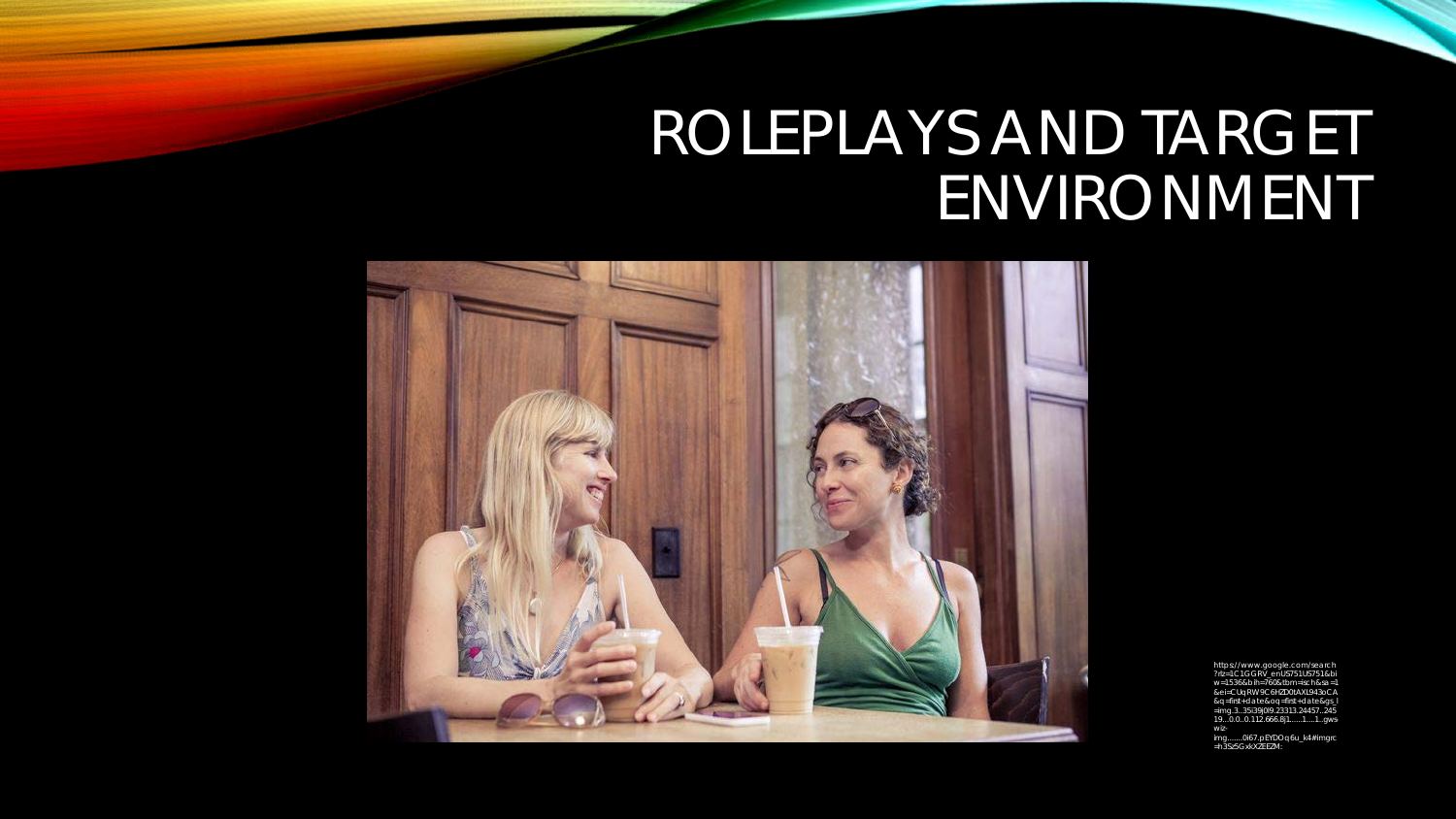#### DEBRIEF - AN IMPORTANT **FAVORITE!**

**KEEP** 

**CALM** 

**AND** 

**DEBRIEF** 

https://www.google.com/search?rlz= 1C1GGRV enUS751US751&biw=1536& bih=760&tbm=isch&sa=1&ei=lkqRW6\_ MLYyytQWfp5K4DA&q=debrief&oq=d ebrief&gs l=img.3..0l10.135055.135828. .135932...0.0.0.85.486.7......1....1..gwswiz-

 $....35i39i0i67i0i10.a18TnOOSMFo#i$ ima. mgrc=yjVUbzeL6u1CPM: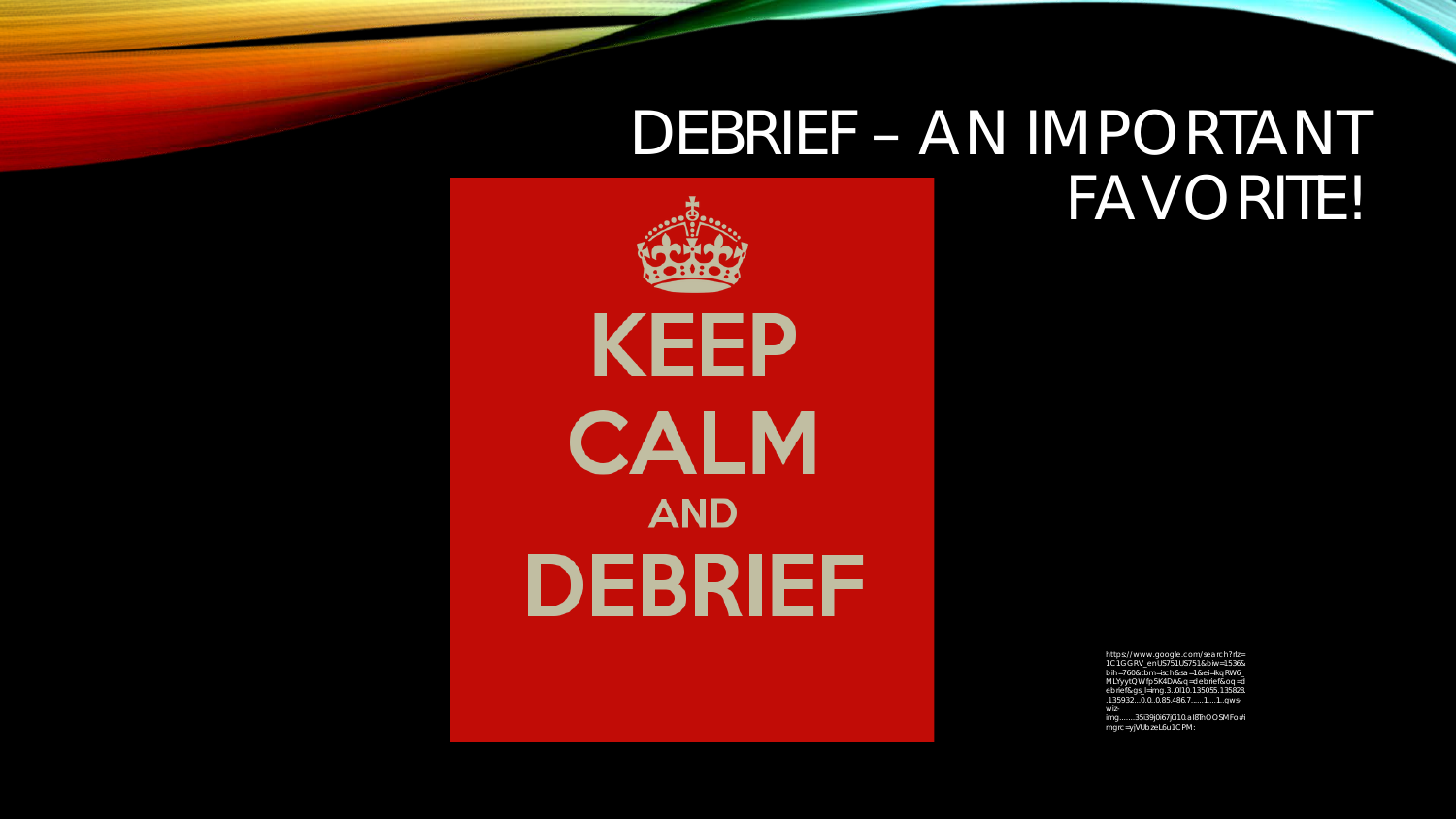## TALKING ABOUT SEX INCLUDES…

- Knowing
- Feeling
- Doing

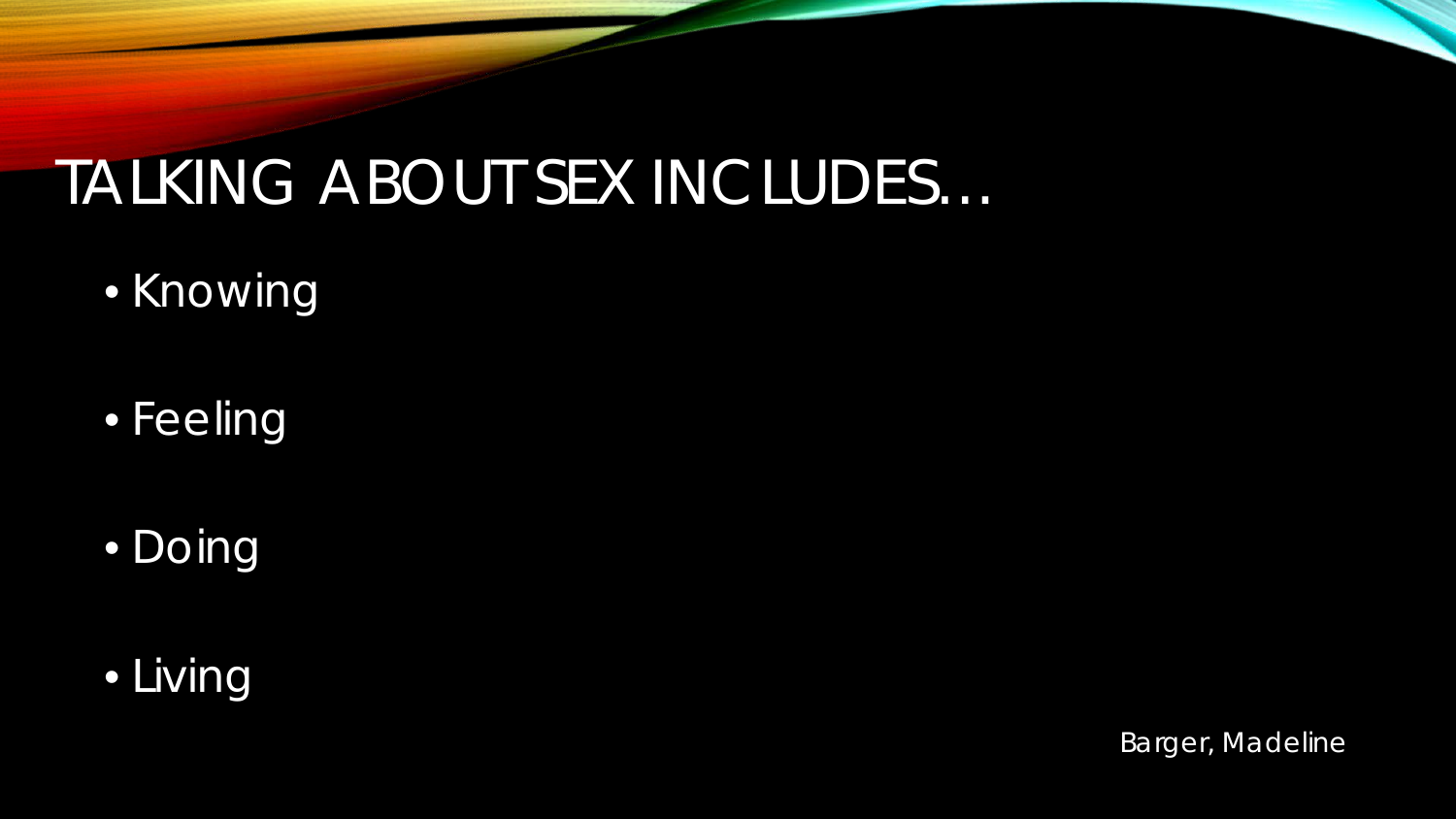#### TALKING ABOUT SEX…

- Increases knowledge (KNOWING)
- Shines line light in the darkness that may include someone's shame and fear (FEELING)
- Improves behavioral outcomes (DOING)
- Saves lives (LIVING)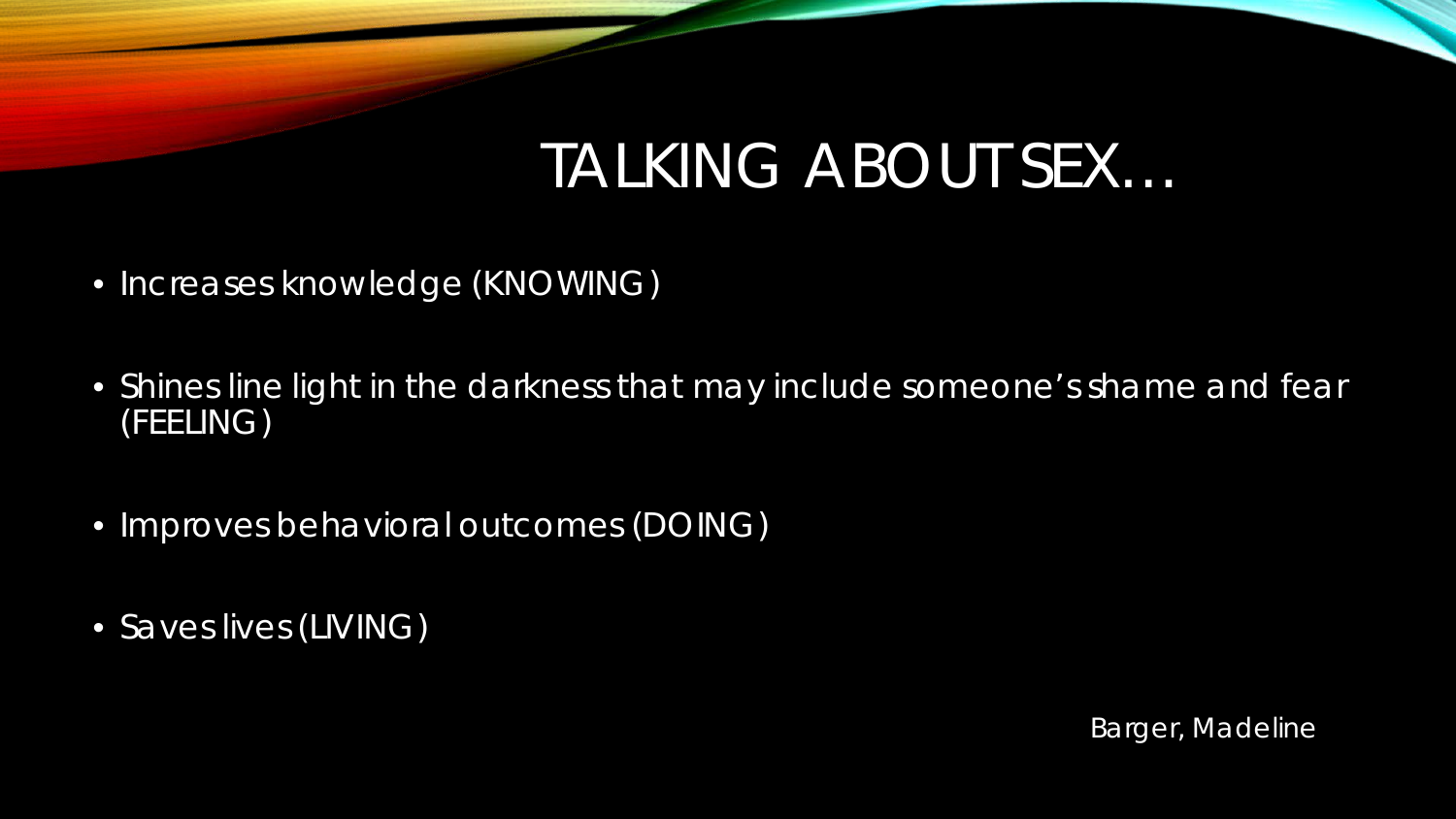## BOTTOM LINE

• "We need to consider alternative sexual lifestyles, behaviors, and case conceptualizations that are non-pathologizing, non-judgmental, person first, behavior focused, and with an emphasis on consent, social validity, and safety in intervention rather than recommending abstaining or removing the behavior entirely (without appropriate assessment and replacement)."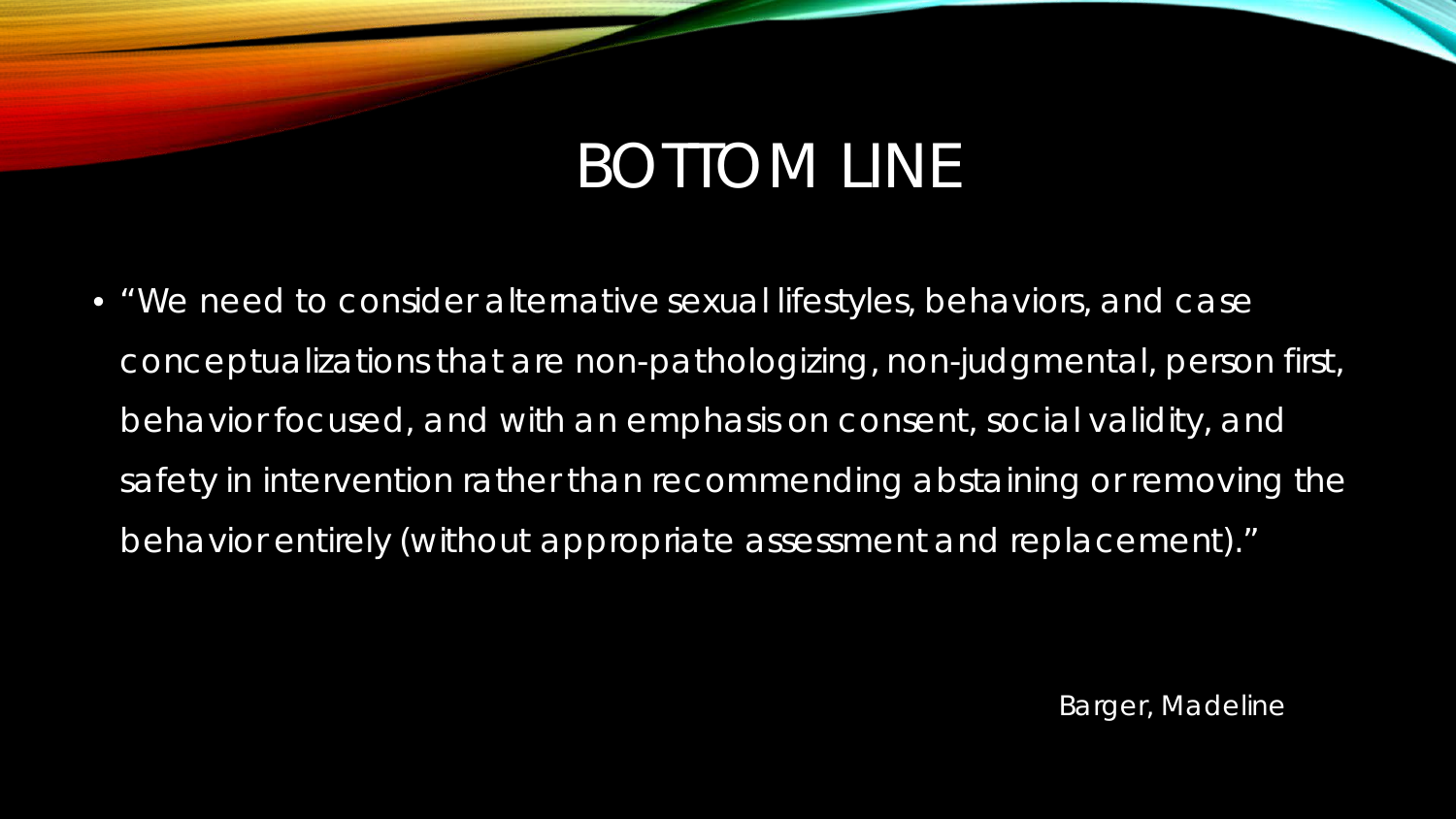#### BEHAVIOR ANALYTIC MODEL FOR SEX EDUCATION, ASSESSMENT, BEHAVIOR MODIFICATION, AND FAMILY-CENTERED CARE

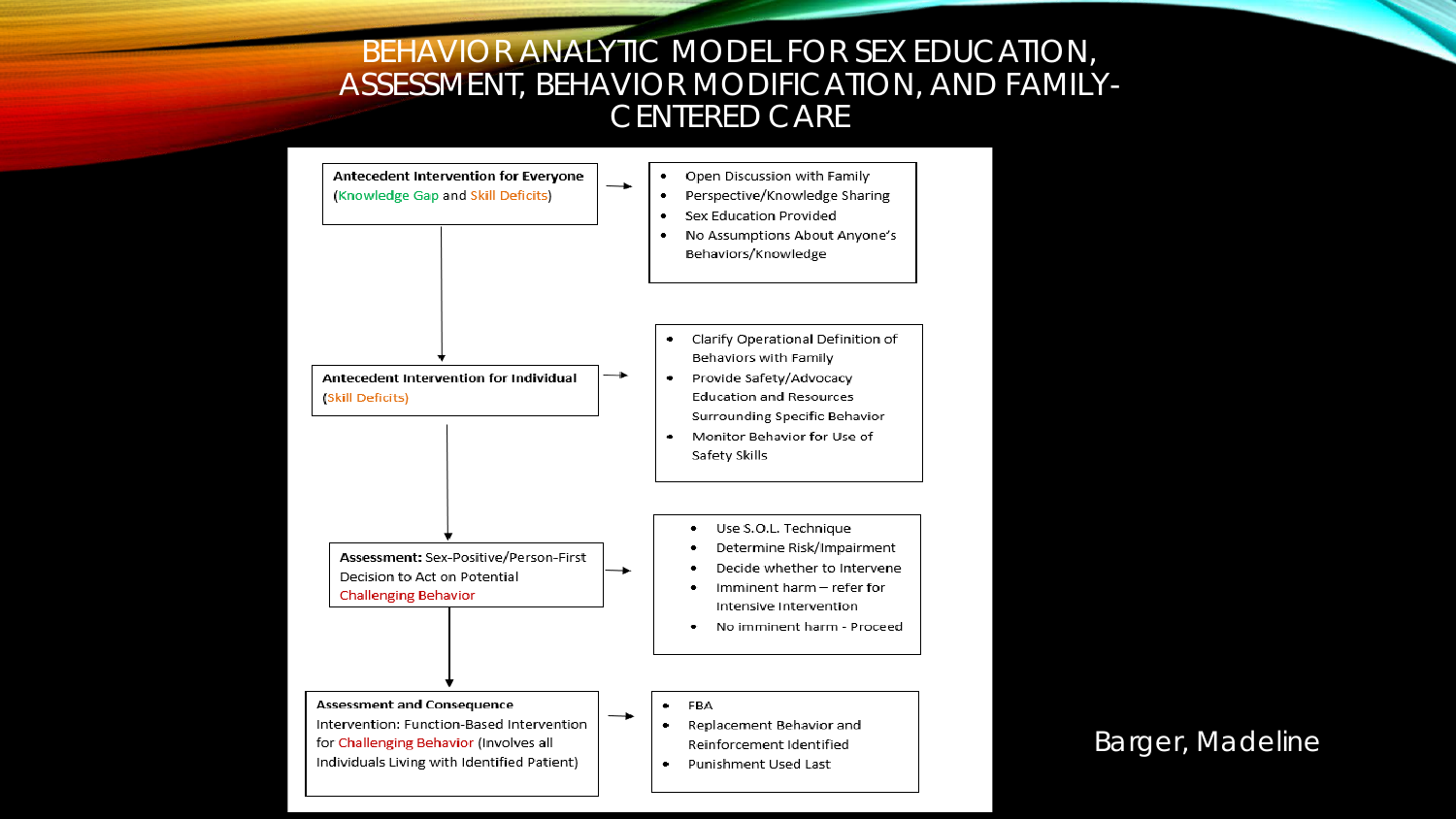## REFERENCES

- $DSM 5 (2013)$
- Travers & Tincani (2010)
- Holmes & Himle (2014)
- Chan & John (2012)
- Wolfe et al. (2009)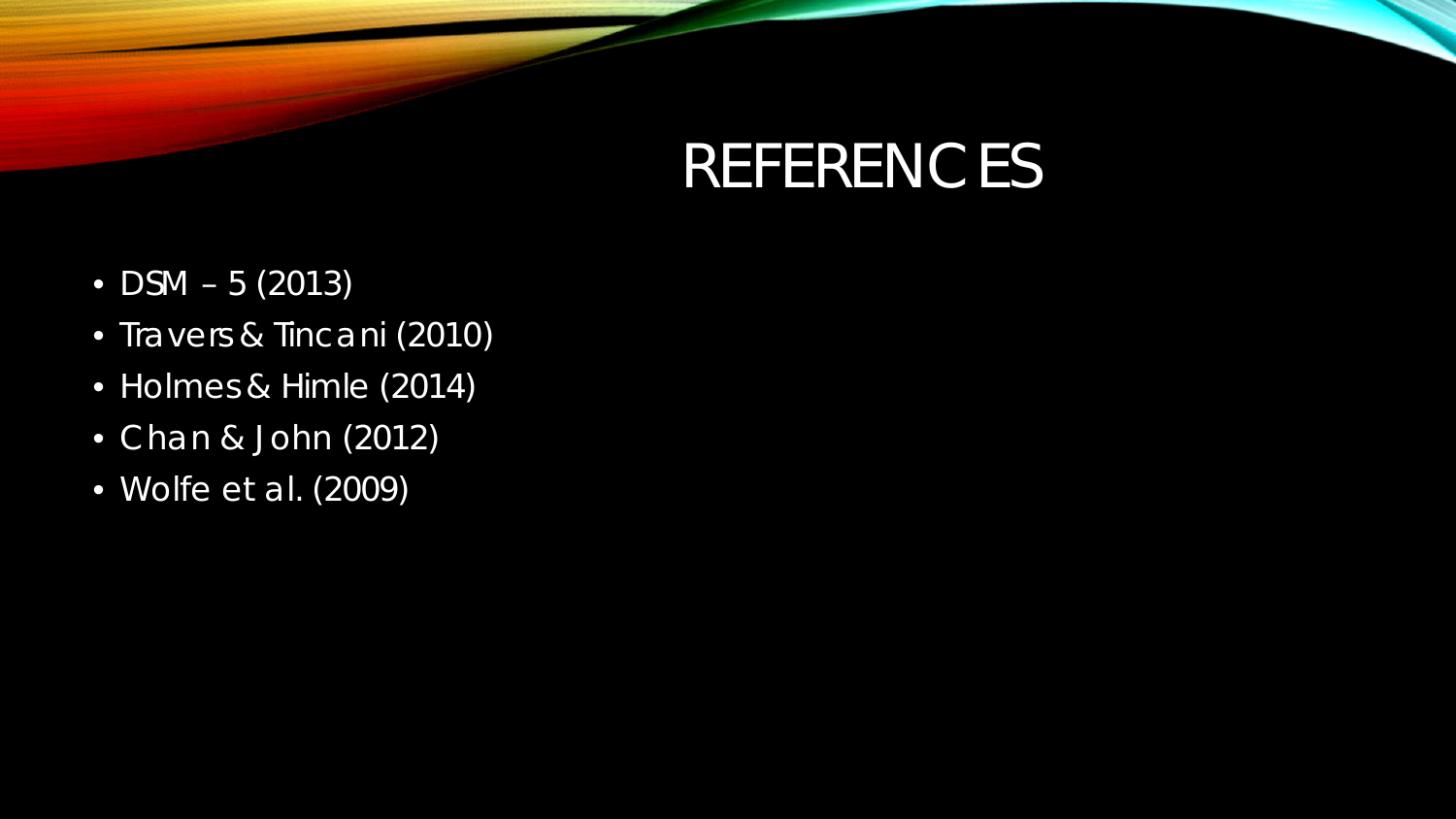## GREAT BOOKS

- Our Whole Lives (Goldfarb & Casparian)
- S.T.A.R.S (Heighway & Webster)
- Sexuality and Relationship Education for children and Adolescents with Autism Spectrum Disorders (Hartman)
- Intimate Relationships and Sexual Health (Davies & Dubie)